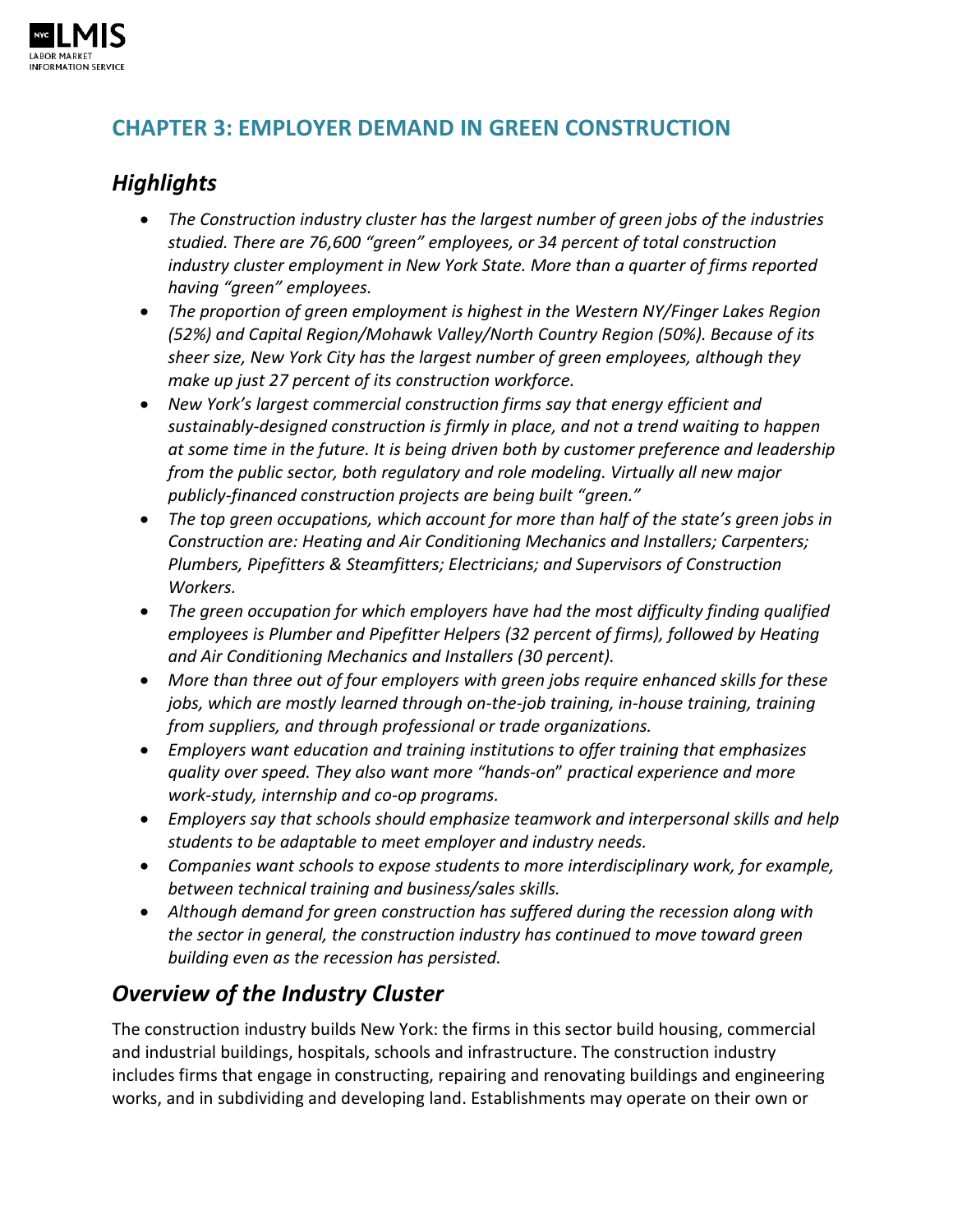under contract to other establishments or property owners. They produce new construction and undertake repairs and renovations to existing structures.

Many who work in the construction industry are very hands-on and take pride in their accomplishments. As one industry representative said in a focus group conducted for this research, "Look what you have. I think we all get excited when we walk through the city and everybody points to a structure and you say 'I built that'." Another said, "It's definitely a selfsatisfaction thing. I think that's probably the biggest driver in this business – that you're really part of something."

Human capital and raw materials are the main inputs in construction. While for many the image of "construction" is the worker in a hard hat, it is important to distinguish construction as an industry or sector from construction as an occupation. Construction firms employ and contract with workers in a wide range of jobs: these include not only skilled and unskilled construction occupations such as plumbers, carpenters and laborers, but also professional service and white collar jobs, like architects and engineers, legal, clerical, and managerial occupations.

Firms specializing in large-scale commercial and residential development, infrastructure, and public buildings tend to be somewhat different than smaller residential construction firms. The large-scale commercial, residential and infrastructure segments are dominated by unionized labor (particularly in commercial buildings and public works), and are made up of somewhat larger firms. The smaller residential segment, which is dominated by very small firms of 4 to 10 employees, is largely non-union.

The construction sector contains both general contractors and trade-specific contractors. General contractors, who make up only a small portion of all construction firms, organize the overall building process. They work with engineers and architects and they coordinate all of the various trade contractors that are involved in a project. The trade contractors specialize in particular functions such as electrical, plumbing, roofing, heating/cooling, or drywall and insulation. Trade contractors are the primary source of employment in construction trades occupations.

*Green services* in this sector are focused in activities related to constructing new green buildings, retrofitting residential and commercial buildings, and adding green technology to infrastructure. The residential sector includes many different types of contractors, including some that specialize in installation of renewable energy systems and others that perform weatherization of residences.

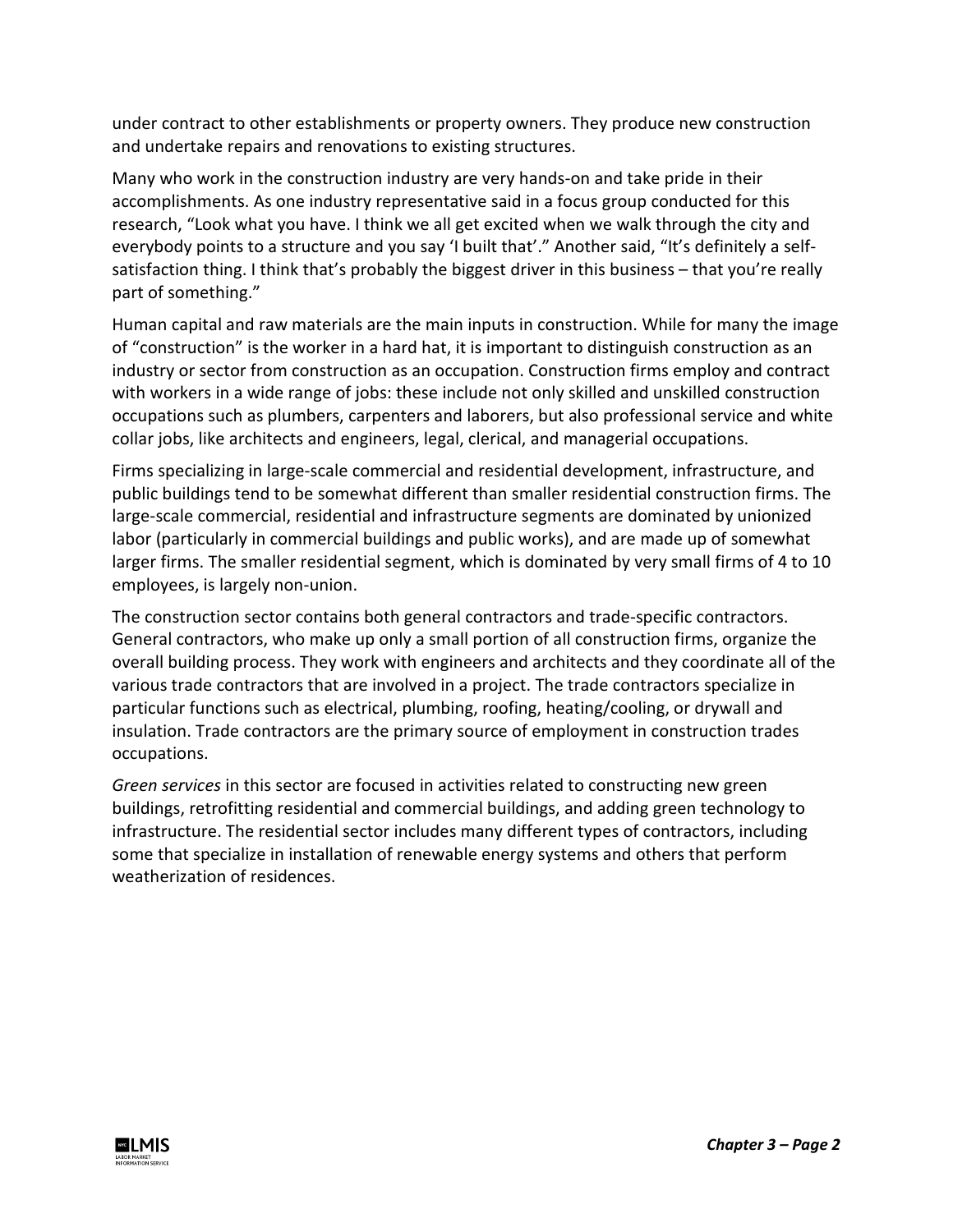**Distribution of Firms and Employment.** In the fourth Quarter of 2010, there were 35,104 firms in the construction industry in New York State, employing 216,030 people. Almost 30 percent of the firms (and 38 percent of the state's construction employment) are located in New York City. Another 24 percent of the firms and 19 percent of the State's employment are located on Long Island.

|                              | <b>Firms</b>  |                     | <b>Employment</b> |                     |  |
|------------------------------|---------------|---------------------|-------------------|---------------------|--|
|                              | <b>Number</b> | <b>Share of NYS</b> | <b>Number</b>     | <b>Share of NYS</b> |  |
| New York State               | 35,104        | 100%                | 216,030           | 100%                |  |
| Capital/Mohawk/North Country | 3,563         | 10%                 | 20,569            | 10%                 |  |
| Central/Southern Tier        | 2,252         | 6%                  | 14.571            | 7%                  |  |
| <b>Hudson</b>                | 5,902         | 17%                 | 25,846            | 12%                 |  |
| Long Island                  | 8.270         | 24%                 | 41,118            | 19%                 |  |
| New York City                | 10,109        | 29%                 | 82,221            | 38%                 |  |
| Western/Finger Lakes         | 3,846         | 11%                 | 26,429            | 12%                 |  |
| Region Not Classified*       | 1,163         | 3%                  | 5,276             | 2%                  |  |

| DISTRIBUTION OF CONSTRUCTION FIRMS AND EMPLOYMENT BY REGION |  |  |
|-------------------------------------------------------------|--|--|
|                                                             |  |  |

**SOURCE |** 4Q 2010, QCEW

*\*Note: Refers to firms that do not provide a specific location in New York State.*

Construction represents 3.1 percent of all employment statewide. As shown in the chart below, the share of area construction employment is highest on Long Island (4.1%) and lowest in New York City (2.7%). Nonetheless, several of the country's largest construction firms are headquartered in New York City, and these companies work on projects around the state and around the country.

#### **CONCENTRATION OF CONSTRUCTION EMPLOYMENT BY REGION**

| <b>New York State Region</b>  | % of Total<br><b>Employment</b> |
|-------------------------------|---------------------------------|
| Capital/Mohawk/North          | 3.3%                            |
| Central/Southern Tier         | 3.0%                            |
| <b>Hudson Valley</b>          | 3.7%                            |
| Long Island                   | 4.1%                            |
| New York City                 | 2.7%                            |
| <b>Western/Finger Lakes</b>   | 2.8%                            |
| <b>SOURCE   40 2010, QCEW</b> |                                 |

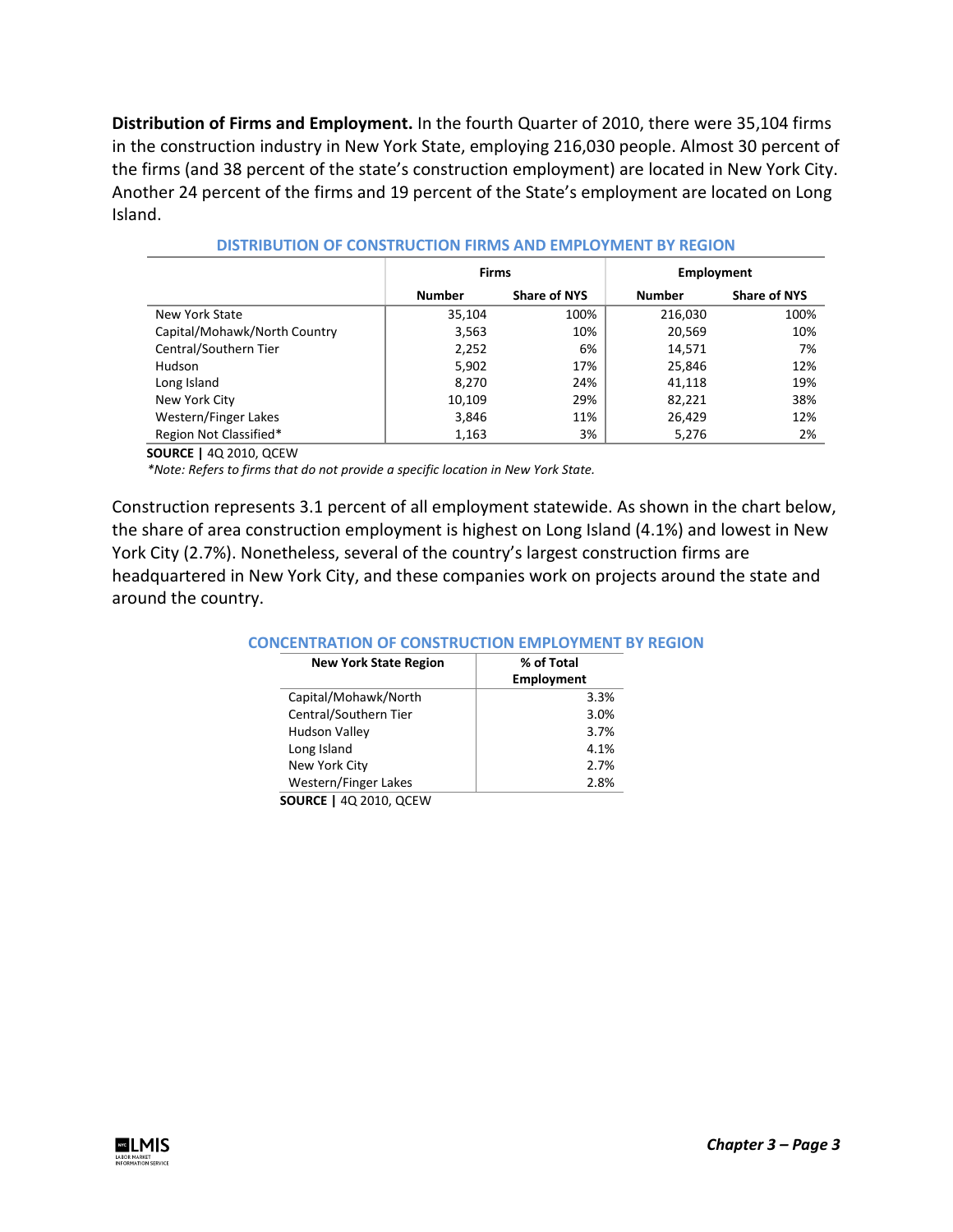Of the 35,104 firms in the construction industry in New York State, roughly three-quarters were small businesses with five employees or less although these small firms employed only 19 percent of those working in the industry. On the other end, the largest 6 percent of employers have more than half (52%) of all employees in the industry.

|                              |              |                   | <b>Percent of Total</b> |                   |  |
|------------------------------|--------------|-------------------|-------------------------|-------------------|--|
| Size Class by # of Employees | <b>Firms</b> | <b>Employment</b> | <b>Firms</b>            | <b>Employment</b> |  |
| Total                        | 35,077       | 219,929           | 100%                    | 100%              |  |
| $0$ to 5                     | 26,854       | 42,645            | 77%                     | 19%               |  |
| 6 to 10                      | 3,745        | 28,333            | 11%                     | 13%               |  |
| 11 to 20                     | 2,370        | 34,046            | 7%                      | 16%               |  |
| 21 to 50                     | 1,478        | 46,036            | 4%                      | 21%               |  |
| 51 to 100                    | 428          | 29,193            | 1%                      | 13%               |  |
| 101 to 250                   | 165          | 24,395            | 1%                      | 11%               |  |
| 251 or more                  | 37           | 15,281            | $<$ 1%                  | 7%                |  |
|                              |              |                   |                         |                   |  |

### **SIZE DISTRIBUTION OF CONSTRUCTION FIRMS IN NEW YORK STATE**

**SOURCE |** 4Q 2010, QCEW.

Residential remodelers made up the largest group of companies, with 8,014 separate firms, or 23 percent of the total. However, since residential construction firms tend to be very small, these firms employed only 23,128 people, or just over 10 percent of total employees. The largest firm types by employment were electrical contractors (47,255 employees), plumbing, heating, and air-conditioning contractors (47,164 employees), and commercial/institutional building contractors (30,937 employees).

**Industry Market Drivers.** Demand in the construction industry is partly seasonal, highly cyclical and very sensitive to the business cycle, although different segments of the industry respond to the business cycle in different ways. Demand for residential construction is usually closely tied to the overall health of the economy, because it responds to the level of employment, which affects demand, and interest rates, which affect access to credit. Commercial construction responds to these same factors, but it is much less volatile, with large firms maintaining better access to credit. Historically, residential construction is a leading indicator of economic recoveries, while commercial construction lags the overall economy.

The aftermath of the 2008-2009 burst of the housing bubble was been something of an exception, however, as a large oversupply of existing residential housing and commercial office space continued to depress demand for new construction even after the resumption of economic growth. Although public construction projects are usually less responsive to the business cycle, they are not immune, and state and local budgets suffered during the economic downturn. Still, an unusually large share of current demand comes from infrastructure, school construction, and other publicly funded projects.

Public sector investment accounted for 53 percent of the value of *all* construction starts in New York City in 2010-2011 (New York Building Congress). The biggest driver of construction starts is the New York City School Construction Authority, followed by the health and hospitals sector.

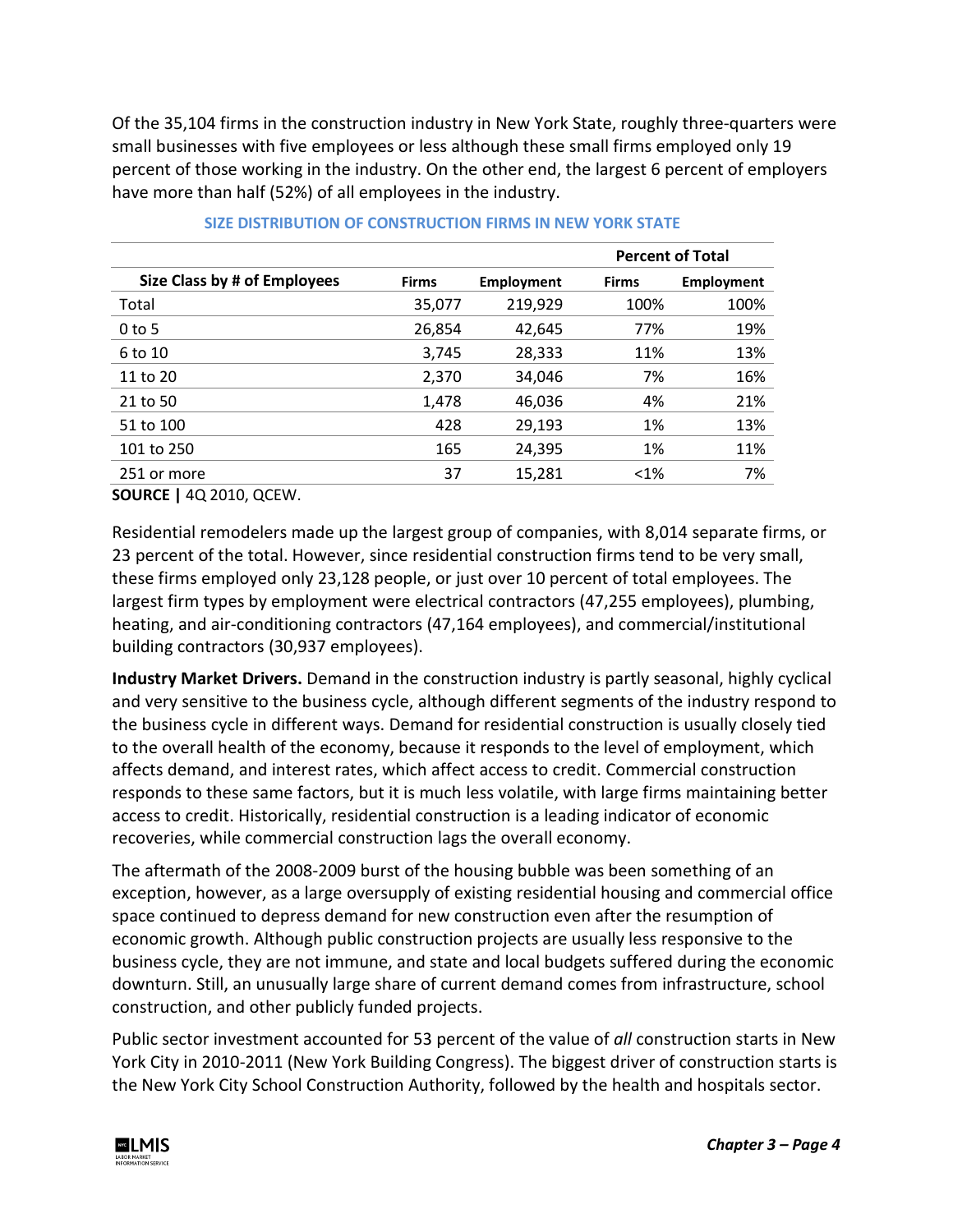Colleges and universities have also played a big part, including the City University of New York, the State University of New York, Columbia University, New York University, and Fordham.<sup>[1](#page-4-0)</sup>

More recently (October 2012), the New York Building Congress reports that, "The City's construction industry has experienced a swift and rather remarkable resurgence. From the recently topped out 1 World Trade Center to the Second Avenue subway below, New York's private and public sector is investing heavily in its future. The only disappointment in 2012 is that industry employment has not kept pace with spending due to a number of factors, including a higher prevalence of less-labor intensive construction, improvements in technology and increases in costs."<sup>[2](#page-4-1)</sup>

**Recent Developments.** As demonstrated in the chart below, statewide employment in this sector has been relatively flat (compared to the whole economy) since 1990.

The recent peak employment occurred in 2008, followed by significant declines in this sector's employment during the most recent recession. The housing bubble that peaked in 2006, and its subsequent collapse have had a profound impact on the construction industry. Prior to the boom of 2002-2006, construction in New York City had been at a modest level for many years. In the 2000s, a huge volume of new commercial and residential construction projects were undertaken, swelling the ranks of construction employees.



**ANNUAL NEW YORK STATE EMPLOYMENT**

**SOURCE |** QCEW 1990 to 2010 Annual Average Employment

The collapse of the bubble has produced an enormous surplus of workers – the U.S. Bureau of Labor Statistics reported a national unemployment rate in construction of 21.8 percent in February 2011.<sup>[3](#page-4-2)</sup> As the industry moves toward new green construction standards and practices,

<span id="page-4-2"></span> $3$  [www.bls.gov/iag/tgs/iag23.htm,](http://www.bls.gov/iag/tgs/iag23.htm) retrieved August 15, 2011.



<span id="page-4-1"></span><span id="page-4-0"></span> $\frac{1}{1}$ <sup>1</sup> [http://www.buildingcongress.com/outlook/,](http://www.buildingcongress.com/outlook/) retrieved August 15, 2011.

<sup>&</sup>lt;sup>2</sup> www. buildingcongress.com/press/2012-10-17.html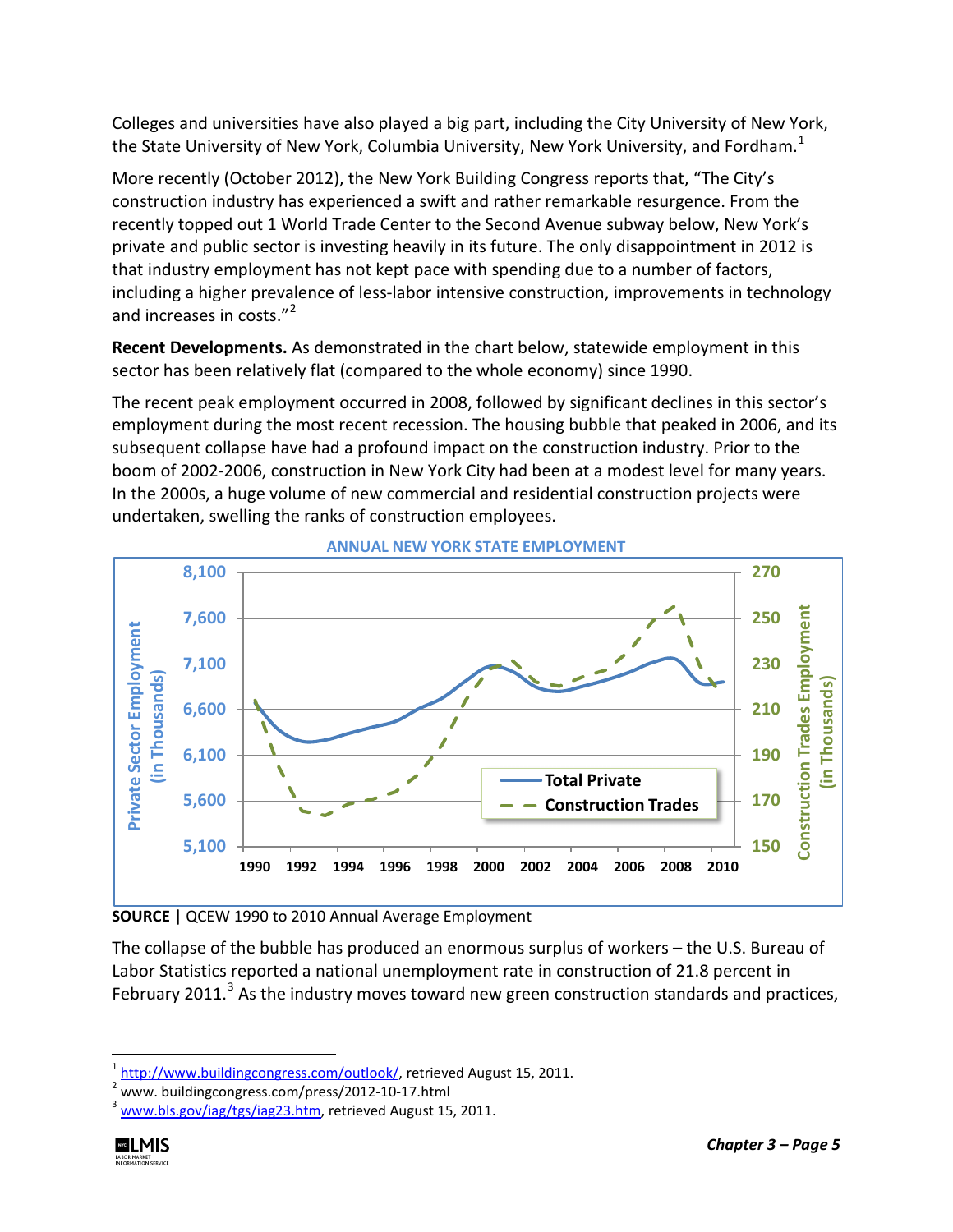many of these unemployed workers are likely to be first in line to take advantage of newly created jobs and retraining opportunities.



**YEAR-OVER-YEAR CHANGES IN MONTHLY PAYROLLS: TOTAL PRIVATE AND CONSTRUCTION**

**SOURCE |** QCEW Monthly Over-the-Year Change

As the chart above illustrates, construction employment is more cyclical than overall private sector employment – gaining jobs by a higher percentage in good economic times and losing jobs by a higher percentage during more difficult economic times.

**Wages.** The chart below lists – in descending order by educational requirement – the median annual wages in New York State and typical preparation needed for occupations in the construction cluster. Note that this chart includes only occupations commonly found in the green economy, according to O\*NET's *Greening of the World of Work.[4](#page-5-0)*

| Occupation                                                                      | <b>Median Pay</b> | <b>Typical Preparation</b>             |
|---------------------------------------------------------------------------------|-------------------|----------------------------------------|
| <b>Chief Executives</b>                                                         | $>$ \$187,200     | Bachelor's or higher degree, plus work |
|                                                                                 |                   | experience                             |
| <b>Construction Managers</b>                                                    | \$117,710         | Bachelor's degree                      |
| <b>Electrical Engineers</b>                                                     | \$83,080          | Bachelor's degree                      |
| <b>Civil Engineers</b>                                                          | \$78,570          | Bachelor's degree                      |
| Architects, Except Landscape and Naval                                          | \$78,370          | Bachelor's degree                      |
| <b>Mechanical Engineers</b>                                                     | \$74,800          | Bachelor's degree                      |
| <b>Cost Estimators</b>                                                          | \$66,190          | Bachelor's degree                      |
| Heating, Air Conditioning, and Refrigeration Mechanics and<br><b>Installers</b> | \$51,060          | Postsecondary vocational award         |
| <b>Structural Iron and Steel Workers</b>                                        | \$77,540          | Long-term on-the-job training          |
| Electrical Power-Line Installers and Repairers                                  | \$74,230          | Long-term on-the-job training          |
| Telecommunications Line Installers and Repairers                                | \$69,110          | Long-term on-the-job training          |

#### **WAGES AND TYPICAL PREPARATION FOR GREEN CONSTRUCTION OCCUPATIONS**

<span id="page-5-0"></span> <sup>4</sup> Dierdoff, E., J. Norton, D. Drewes, et al., *Greening of the World of Work: Implications for O\*NET-SOC and New and Emerging Occupations,* National Center for O\*NET Development, *2009.* They

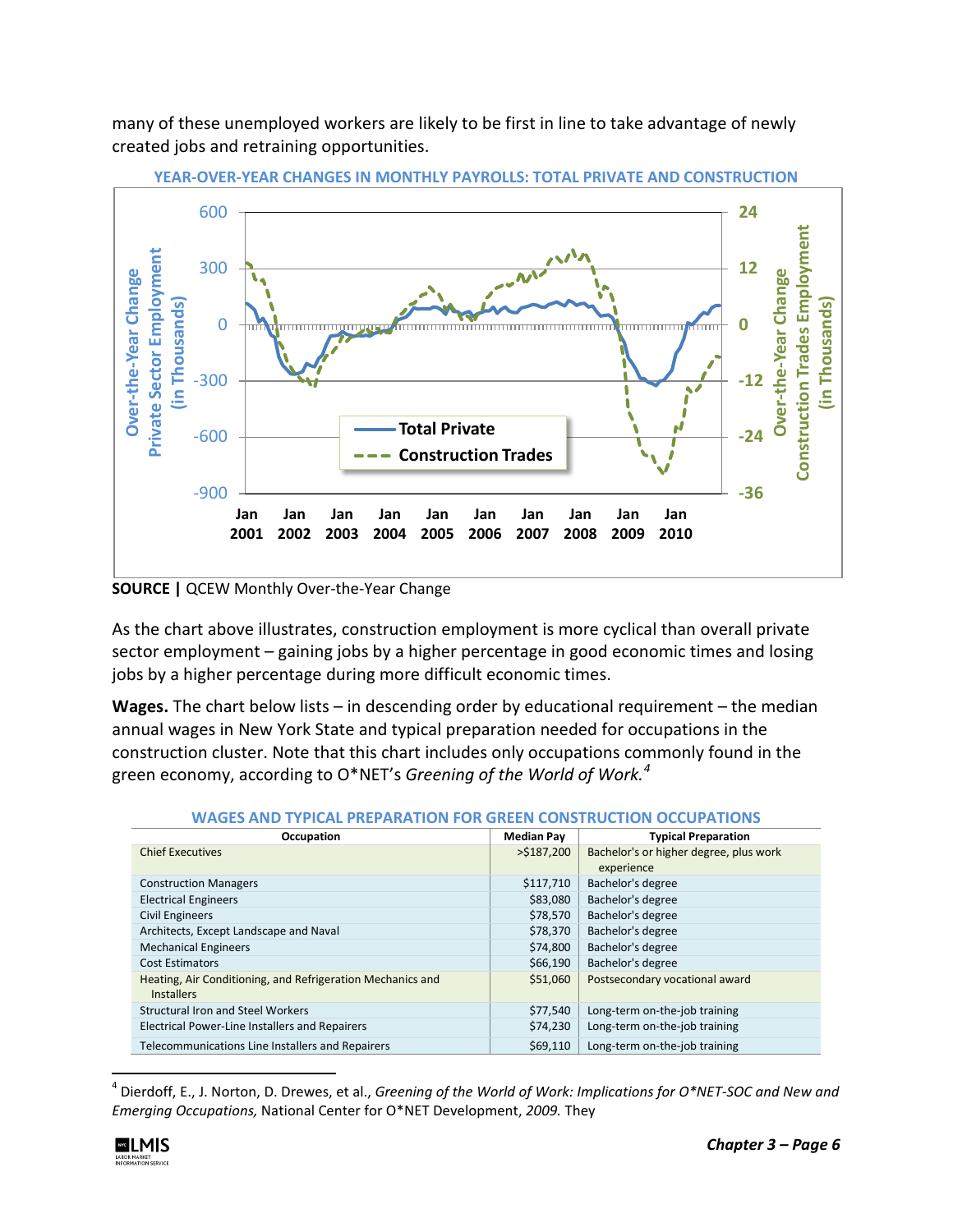| Occupation                                                                         | <b>Median Pay</b> | <b>Typical Preparation</b>              |
|------------------------------------------------------------------------------------|-------------------|-----------------------------------------|
| Electricians                                                                       | \$61,120          | Long-term on-the-job training           |
| Plumbers, Pipefitters, and Steamfitters                                            | \$56,730          | Long-term on-the-job training           |
| Millwrights                                                                        | \$50,800          | Long-term on-the-job training           |
| Carpenters                                                                         | \$48,520          | Long-term on-the-job training           |
| <b>Sheet Metal Workers</b>                                                         | \$46,770          | Long-term on-the-job training           |
| Glaziers                                                                           | \$43,070          | Long-term on-the-job training           |
| Solar Photovoltaic Installers                                                      | \$36,430          | Long-term on-the-job training           |
| <b>Cement Masons and Concrete Finishers</b>                                        | \$60,900          | Moderate-term on-the-job training       |
| Operating Engineers and Other Construction Equipment Operators                     | \$57,360          | Moderate-term on-the-job training       |
| <b>Insulation Workers, Mechanical</b>                                              | \$52,860          | Moderate-term on-the-job training       |
| Hazardous Materials Removal Workers                                                | \$46,840          | Moderate-term on-the-job training       |
| <b>Construction Laborers</b>                                                       | \$42,620          | Moderate-term on-the-job training       |
| Installation, Maintenance, and Repair Workers, All Other                           | \$39,720          | Moderate-term on-the-job training       |
| Roofers                                                                            | \$37,270          | Moderate-term on-the-job training       |
| Insulation Workers, Floor, Ceiling, and Wall                                       | \$33,100          | Moderate-term on-the-job training       |
| Helpers - Electricians                                                             | \$31,000          | Short-term on-the-job training          |
| Office Clerks, General                                                             | \$27,530          | Short-term on-the-job training          |
| Helpers - Carpenters                                                               | \$26,900          | Short-term on-the-job training          |
| Helpers - Pipelayers, Plumbers, Pipefitters, and Steamfitters                      | \$26,700          | Short-term on-the-job training          |
| <b>Supervisors of Construction and Extraction Workers</b>                          | \$71,310          | Work experience in a related occupation |
| First-Line Supervisors of Mechanics, Installers, and Repairers                     | \$69,430          | Work experience in a related occupation |
| Sales Representatives, Services, All Other                                         | \$64,420          | Work experience in a related occupation |
| <b>Construction and Building Inspectors</b>                                        | \$54,130          | Work experience in a related occupation |
| Secretaries and Administrative Assistants, Except Legal, Medical,<br>and Executive | \$53,840          | Work experience in a related occupation |

**SOURCE |** Occupational Employment Survey; O\*NET Online

For workers with limited formal education, construction pays better than any other major industry in New York. One reason for this is that construction work is more highly unionized than the New York State average,<sup>[5](#page-6-0)</sup> particularly in the commercial and infrastructure segments of the industry. In addition, New York State Labor Law requires that "prevailing wages" be paid on public works construction projects, and in practice the prevailing wage level is generally established according to the wages among unionized workers. In the segments of the industry dealing with large-scale construction, workers are generally trained through formal, Stateapproved apprenticeship programs, with built-in career ladders.

**Employment Projections.** Employment in the construction sector is projected to decline by .1 percent in New York State between 2008 and 2018. This compares to growth of .5 percent in total nonagricultural wage and salary jobs.

**Demographic Trends.** The following chart displays the demographic characteristics of the construction workforce from 2000 to 2007-2009. With the building boom, the construction workforce ballooned during the first decade of the century, increasing by 28 percent statewide and by 47 percent in New York City. A majority of those working in the industry have a high school education or more, with higher levels of education somewhat more prevalent outside of New York City. The industry has become more diverse ethnically and racially within the last decade. Employment in the construction trades remains overwhelmingly male.

<span id="page-6-0"></span><sup>&</sup>lt;sup>5</sup> Blanchflower, D. and A. Bryson, The Union Wage Premium in the US and the UK," CEP Discussion Papers, London: Centre for Economic Performance, London School of Economics, 2004.

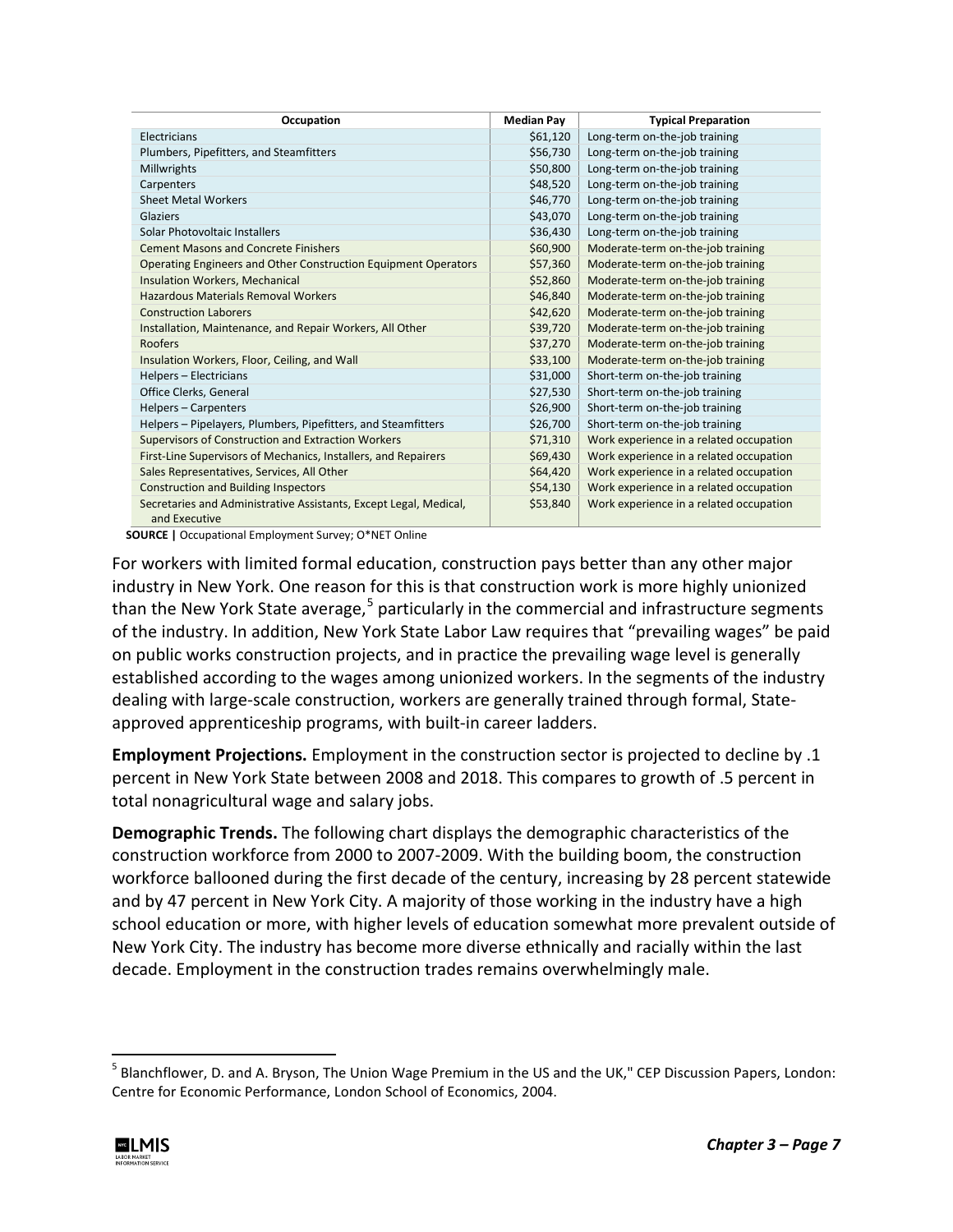|                                    | <b>New York State</b> |         | <b>New York City</b> |         |
|------------------------------------|-----------------------|---------|----------------------|---------|
|                                    | 2000                  | 2007-09 | 2000                 | 2007-09 |
| <b>Total Cluster Workforce</b>     | 433,643               | 554,490 | 168,423              | 247,257 |
| New York State/City Residents      | 408.948               | 519,863 | 122,273              | 184,995 |
| Non-New York State/City Residents* | 24,695                | 34,627  | 46,150               | 62,262  |
| New York City                      | 32%                   | 38%     | na                   | na      |
| Long Island                        | 20%                   | 18%     | na                   | na      |
| Hudson                             | 15%                   | 15%     | na                   | na      |
| Upstate                            | 34%                   | 30%     | na                   | na      |
| <b>Bronx</b>                       | na                    | na      | 13%                  | 14%     |
| Brooklyn                           | na                    | na      | 33%                  | 34%     |
| Manhattan                          | na                    | na      | 10%                  | 7%      |
| Queens                             | na                    | na      | 37%                  | 37%     |
| Staten Island                      | na                    | na      | 8%                   | 8%      |
| Male                               | 91%                   | 92%     | 90%                  | 93%     |
| Female                             | 9%                    | 8%      | 10%                  | 7%      |
| White                              | 73%                   | 64%     | 41%                  | 33%     |
| <b>Black</b>                       | 8%                    | 8%      | 18%                  | 16%     |
| Hispanic                           | 13%                   | 22%     | 28%                  | 39%     |
| Asian                              | 3%                    | 4%      | 8%                   | 9%      |
| Other                              | 3%                    | 2%      | 5%                   | 2%      |
| Age 18-34                          | 34%                   | 32%     | 37%                  | 35%     |
| 35-44                              | 31%                   | 25%     | 28%                  | 26%     |
| 44-54                              | 24%                   | 29%     | 25%                  | 26%     |
| $55+$                              | 12%                   | 14%     | 10%                  | 12%     |
| Less than high school or GED       | 22%                   | 18%     | 33%                  | 27%     |
| High school or GED                 | 39%                   | 41%     | 34%                  | 38%     |
| Some college                       | 28%                   | 28%     | 22%                  | 21%     |
| College                            | 11%                   | 13%     | 11%                  | 14%     |

#### **DEMOGRAPHIC CHARACTERISTICS OF THE CONSTRUCTON CLUSTER WORKFORCE**

**SOURCE |** U.S. 2000 Decennial Census and 2007, 2008, and 2009 American Community Surveys public use microdata (PUMS) files. \*The remaining counts that appear in the table are of people who both live *and* work in New York State and New York City, respectively. **NOTE|** About 3 percent of employed persons do not indicate a place of work and are not included in this analysis.

#### **Green Economic Activity**

For the purposes of this research, "green" economic activity in construction was defined as:

- Constructing energy efficient new buildings, including residential, commercial, institutional, and industrial buildings;
- Remodeling, retrofitting, or retro-commissioning of existing buildings to improve energy or resource efficiency;<sup>[6](#page-7-0)</sup>
- Construction of structures related to generating or transmitting renewable energy, such as solar, wind, biomass, geothermal, and hydro-electric; and
- Installation of renewable energy systems.

During focus group discussions, industry employers also suggested that construction of electric vehicle charging stations and construction of green roofs are considered green construction.

Within the last ten years or so, there has been significant movement in the direction of green practices throughout the construction industry, especially in large buildings and high-end

<span id="page-7-0"></span> $6$  This category includes weatherization, made up of a large network of non-profit organizations and their contractors that weatherize largely low-income residential properties. Typical weatherization activities include repair, upgrade and replacement of heating systems, water heater installation, wall insulation, window insulation and replacement, repair of minor roof leaks, pipe insulation, replacement of appliances, especially refrigeration, addressing health and safety issues, such as exit signs, mildew, asbestos, mold and poor indoor air quality. Energy audits are performed to determine the type of work needed.

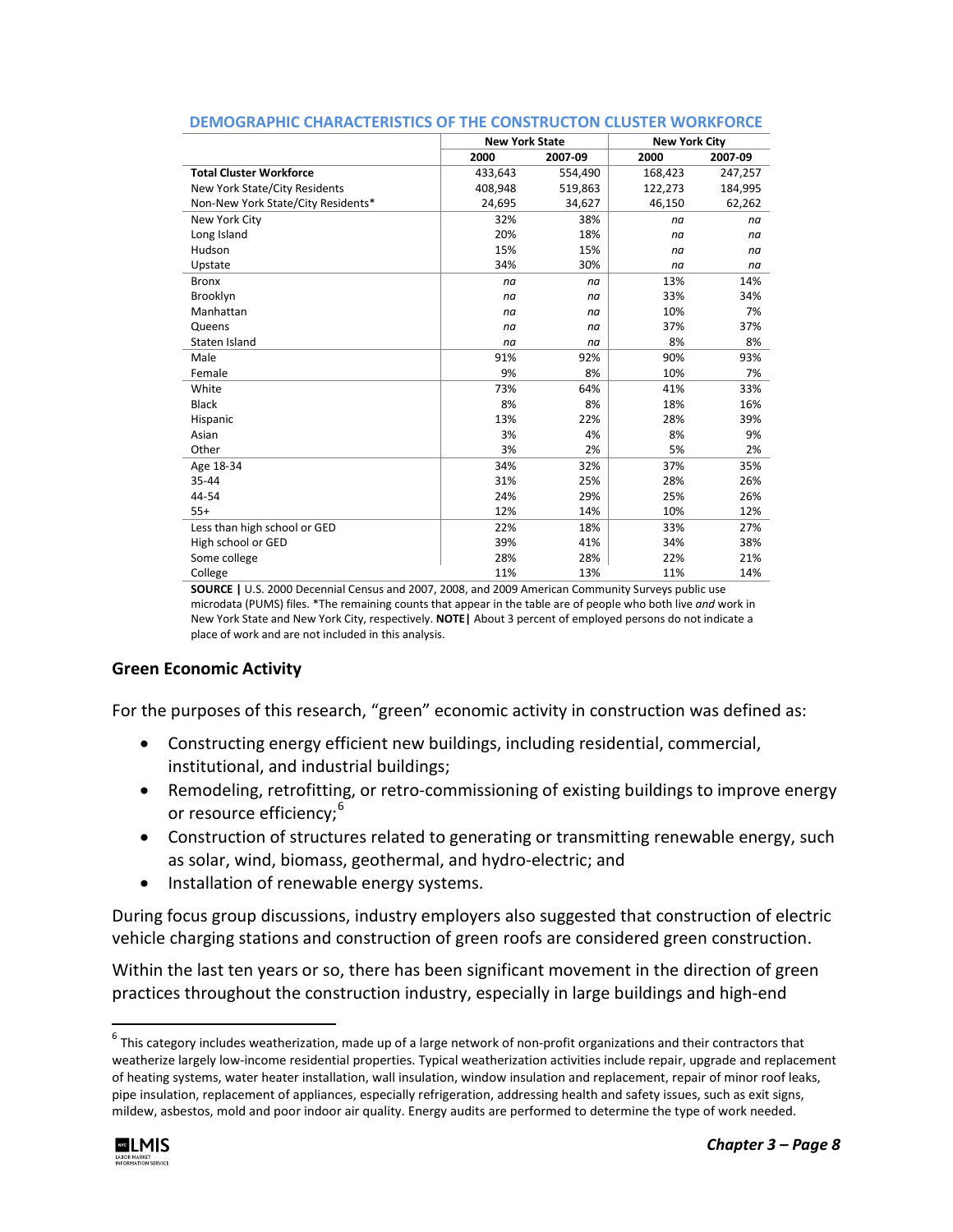commercial spaces. Some of New York City's largest commercial construction firms say that energy efficient building is firmly in place, and not a trend waiting to happen at some time in the future. It has been driven both by customer preference and leadership from the public sector, both regulatory and role modeling. The Related Companies, one of the largest property management companies in New York City, reports that tenants now expect energy efficiency and environmental sustainability in commercial office space, and that any building that does not have these features will be perceived as "obsolete."

There is movement toward green construction in the residential sector as well, particularly in low-income and affordable housing developments where public subsidies are involved. Increasing energy efficiency is seen as a way to maintain affordable rents for low-income tenants by controlling costs. New York City's Department of Housing Preservation and Development (HPD) has instituted green requirements for new construction and major rehabilitation projects in order for developers to qualify for low-income housing tax credits or HPD financing. As of the first quarter of 2011, HPD-funded projects must achieve Enterprise Green Communities Certification, a national certification designed especially for affordable housing.

The other major area of green investment in the residential sector is weatherization: many small companies and non-profit organizations are involved in performing energy-efficiency remodeling in existing residences of low-income individuals and families. Although some of these organizations have been involved in weatherization for many years, activity in this area greatly increased in the two years after 2009 due to the weatherization grant funding included in the American Recovery and Reinvestment Act (ARRA). Several grantees of this funding emphasized that they had been involved in weatherization well before the funding, noting "We were green before they invented the phrase."

Along with the more general trend toward green construction, renewable energy technologies such as wind and solar constitute a specific green niche within the larger construction sector. Wind is not currently in major demand in New York City, primarily due to the difficulty of meeting building code requirements. Solar, however, has seen increased demand, due to subsidies and to Mayor Bloomberg's promotion of solar panels on city buildings under PlaNYC. Major funding for solar installations has also come from the New York Power Authority (NYPA), which recently announced several new projects. In addition, the Long Island Power Authority (LIPA) and several towns on Long Island have incentives that strongly encourage solar installations.

Although demand for green construction suffered during the recession, along with the sector in general, the construction industry continued to move toward green building. The U.S. Green Building Council (USGBC), which administers the Leadership in Energy Efficient Design (LEED) standard, reported that its membership grew between 2008 to 2009, contrary to expectations. The number of LEED-registered projects (the first step toward certification) continued to grow despite the collapse in new construction, as did the annual number of new certifications. One analyst speculates that this is due to a "lifeboat effect", in which builders attempt to protect themselves from a weak market by jumping on what is perceived to be a marketable trend.

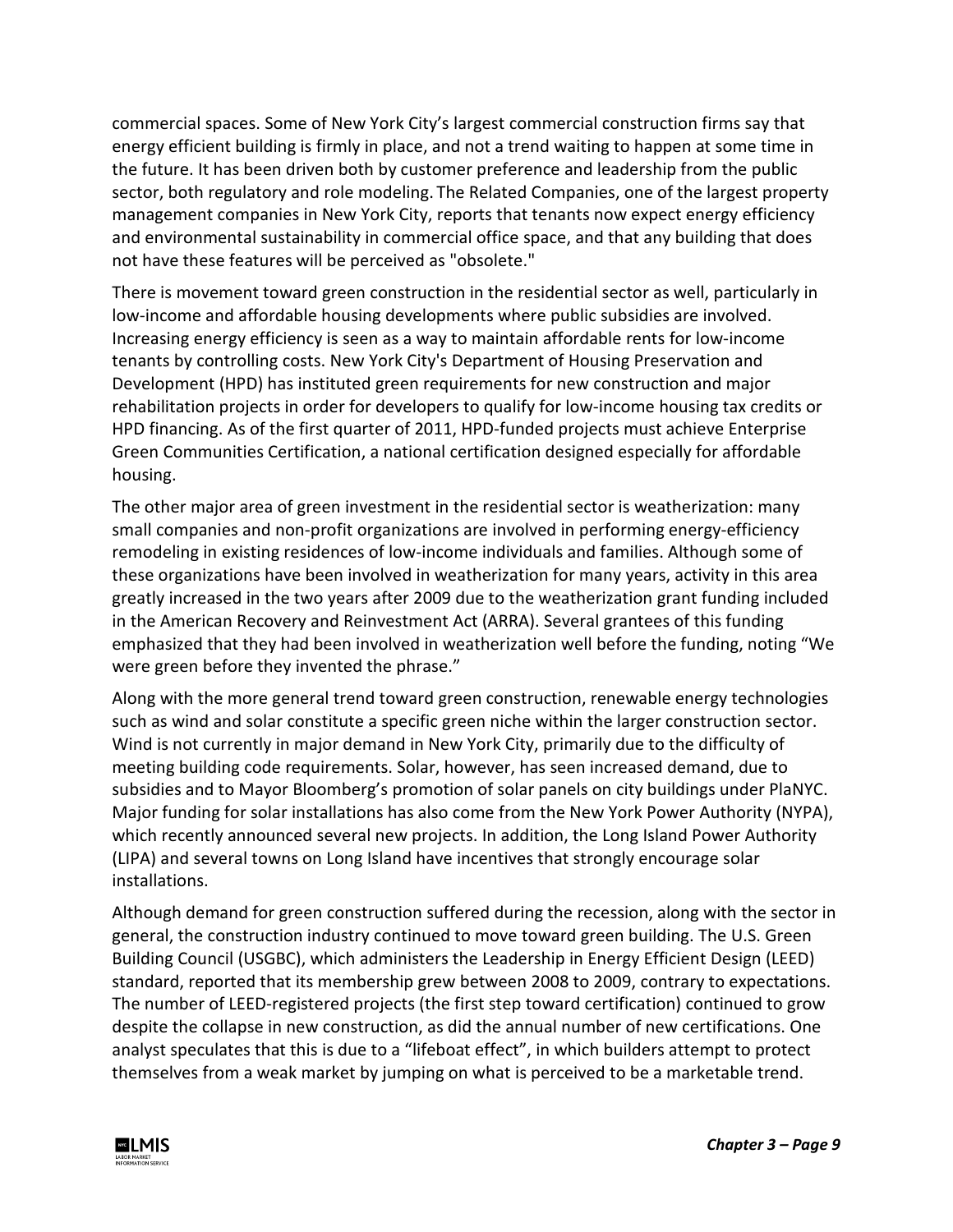### **EXAMPLES OF GREEN CONSTRUCTION PROJECTS**

**Four Times Square (Commercial)**. Completed in 1999, Four Times Square was a pioneer in green commercial construction. Developed by the Durst Organization, this 48-story building includes many energy efficiency and environmental improvement measures. Measures such as energy-efficient lighting and high-tech heating and cooling systems allow the building to save an estimated \$1,760,000 per year in energy costs. Non-toxic, biodegradable and sustainable materials were used extensively in construction, and 65% of construction debris was recycled. Indoor air quality is improved by a high-elevation outside air intake system and special smoking rooms with dedicated exhaust shafts. The building benefited from the assistance of NYSERDA's Technical Assistance Services and New Construction Programs.

**Solaire (Residential)**. Completed in 2003, this 27-story, 293-unit building is located in Battery Park City in lower Manhattan. It achieves a 35 percent reduction in energy demand by using automatic fluorescent lights, photovoltaic panels, high-performance windows and other methods. A roof garden covers 75 percent of the building roof, reducing heating and cooling costs. The building reduces water use by 50 percent by using recycled waste-water for cooling, toilets, and irrigation. 93 percent of the project's construction waste was recycled.

**P.S./I.S. 276 (Public)**. The School Construction Authority's Green Schools Guide, first released in 2007, establishes green standards for school construction projects and ensures compliance with Local Law 86.One of the first schools built under these guidelines was this 8-story school in Battery Park City, which serves 950 K-8 students. Following the guidelines, the building includes such features as a highly insulated envelope, high performance glazing, a highly efficient mechanical plant,  $CO<sub>2</sub>$  sensors, and enhanced indoor air quality with mold-resistant and low VOC emitting materials and sustainable materials. The building also goes beyond the guidelines with features such as a photovoltaic array, which supplies energy for one-half to one-third of the building's lighting. Creative design decisions, such as placing the cafeteria and library on the middle floors, save energy by reducing the need for elevators.

**General Colin L . Powell Apartments**, Morrisania Homes in the South Bronx **(Affordable Housing).**  This 50-unit multi-family building was developed in a unique partnership with the City of New York, Blue Sea Development Company and Habitat for Humanity – New York City. The building has a green roof that insulates and reduces storm water runoff, a co-generation system that produces electricity and hot water, a healthy indoor environment through non-toxic materials and controlled filtered ventilation systems, and educational materials for residents on green, healthy lifestyles. $1$ 

**The Family Residence and Essential Enterprise (FREE) Project**. The FREE Project recently partnered with EmPower Solar and LIPA to install a large scale multi-site solar energy project at its commercial and residential group home properties across Long Island, NY. The arrays vary in size from a 2.07kW residential system in Patchogue to a 124kW system at their main facility in Old Bethpage. The 45 PV systems total almost 800 kilowatts (kW) and will produce approximately 1,018,000 kilowatt hours (kWh) of electricity annually reducing utility expenses by 27 percent per year that FREE will be reinvesting back into their programs. The project received the 2011 "Photovoltaic Project of Distinction Award" from the Solar Energy Industries Association (SEIA) and the Solar Electric Power Association (SEPA) at the PV America Conference in Philadelphia.

**Glass Tower Hall at SUNY Cortland (Residential, Public).** SUNY Cortland and the Dormitory Authority of the State of New York (DASNY) completed this LEED-certified building in 2005. In addition to energy-efficient HVAC, windows, and insulation, the building includes bike racks to encourage biking to class, wide sidewalks to encourage walking, and charging stations for renewable energy carts. The building houses 194 students.

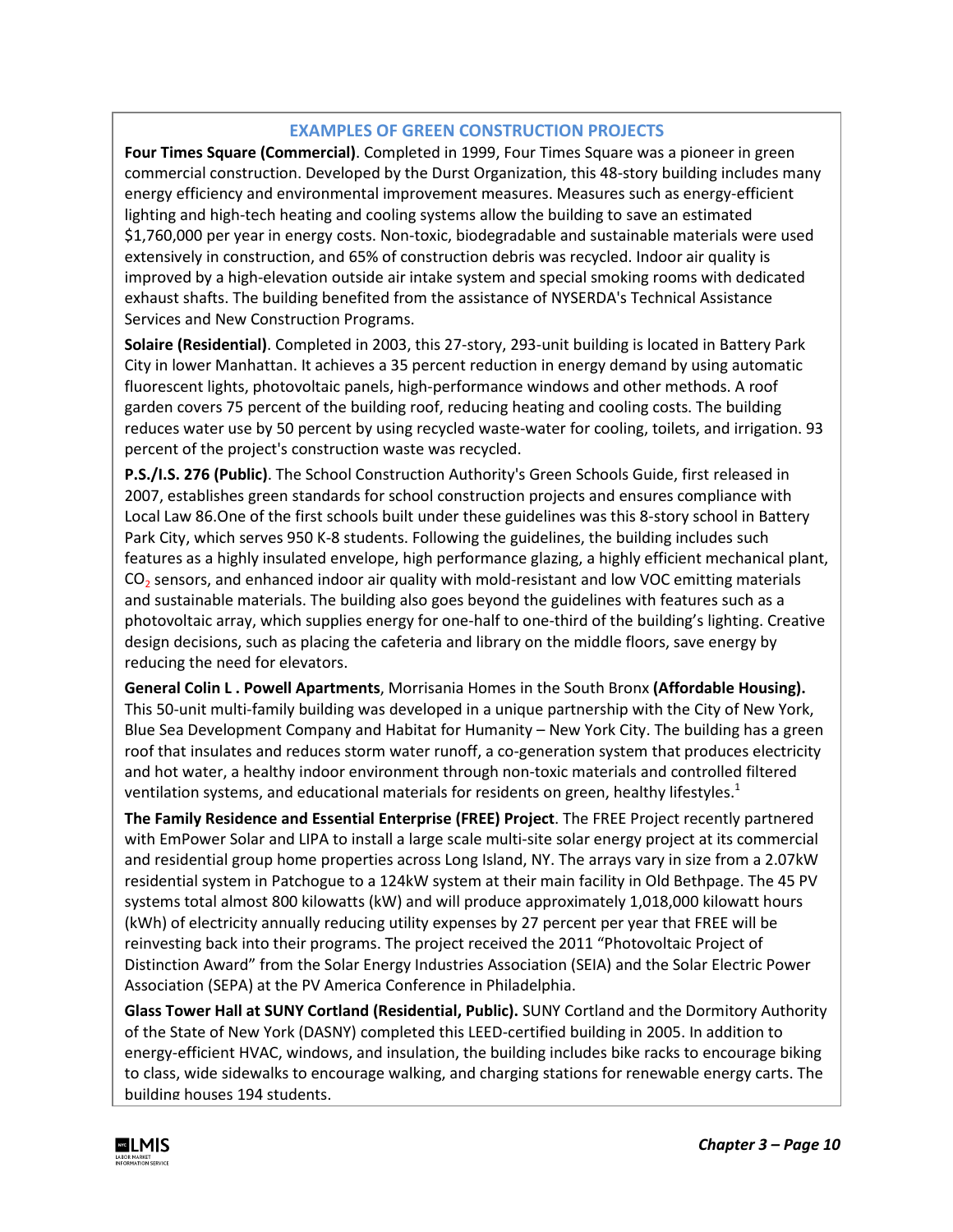**How Green Firms Differ.** As part of this research, several focus groups were held with industry employers. One of the strongest messages to emerge from a focus group of large New York City construction companies was that sustainable construction has become standard over the last several years for Class A office space, especially in New York City. As one company representative noted, "the big players in the [construction] industry" believe they must be involved in the green movement. At first, developers paid a premium for LEED, but "now, four years later, it's standard practice." The analogy was made to new technology – "the iPad, iPhone comes out, not everybody gets it and then all of a sudden it becomes standard."

Another company representative added that for Class A office construction projects, the cost of construction of a sustainable project is virtually the same as for a non-sustainable one, "unless you're going to [LEED] platinum, but to go for a silver rating, for that middle level, it's really no [additional] cost. If you want to go with co-generation and wind and things like that, that's where you start paying."

The large construction companies involved in LEED and other sustainable construction believe that what sets them apart from others is their knowledge and experience. One company representative said, "We're innovative, we want to push things forward…we're smart, we're curious, we want to know what's out there, where the movement is going…we're leading the charge that maybe some of our competitors are not." Several years ago, the largest construction companies began to see sustainable construction as a growing market and wanted to be "ahead of the curve on the trend." One large construction contractor said, "Everybody seems to be going with either a sustainable building or a LEED certification. The company has embraced it and they're just growing around that market."

For other segments of the construction market, the answers are different. For residential construction, including affordable housing, sustainable construction can be more expensive than standard construction, and one affordable housing developer said that what distinguishes his company from the competition is that, "They [standard developers] make more money – simple fact." Those developers that do become involved in LEED or other sustainable residential construction have a strong interest in undertaking this type of project and tend to work with city and/or state agencies and/or foundations. They generally take advantage of available public incentives.

In yet another segment of the market – weatherization contractors – one contractor said, "Well what I would say is that we benefit a lot by participating in all these programs...we have more work than we would have otherwise." This contractor believes that what sets his company apart is that his workers have been trained and have the experience, and that the work is done professionally "without any problems or consequences." Some weatherization contractors noted that the additional funds provided under the American Recovery and Reinvestment Act (ARRA) have drawn what they believe are less-than-qualified contractors into the business.

**Green Market Drivers**. Buildings account for 48 percent of energy use and greenhouse gas emissions in the United States and 75 percent in New York City, so, in general, they are an important target for environmental initiatives. Green construction techniques become more

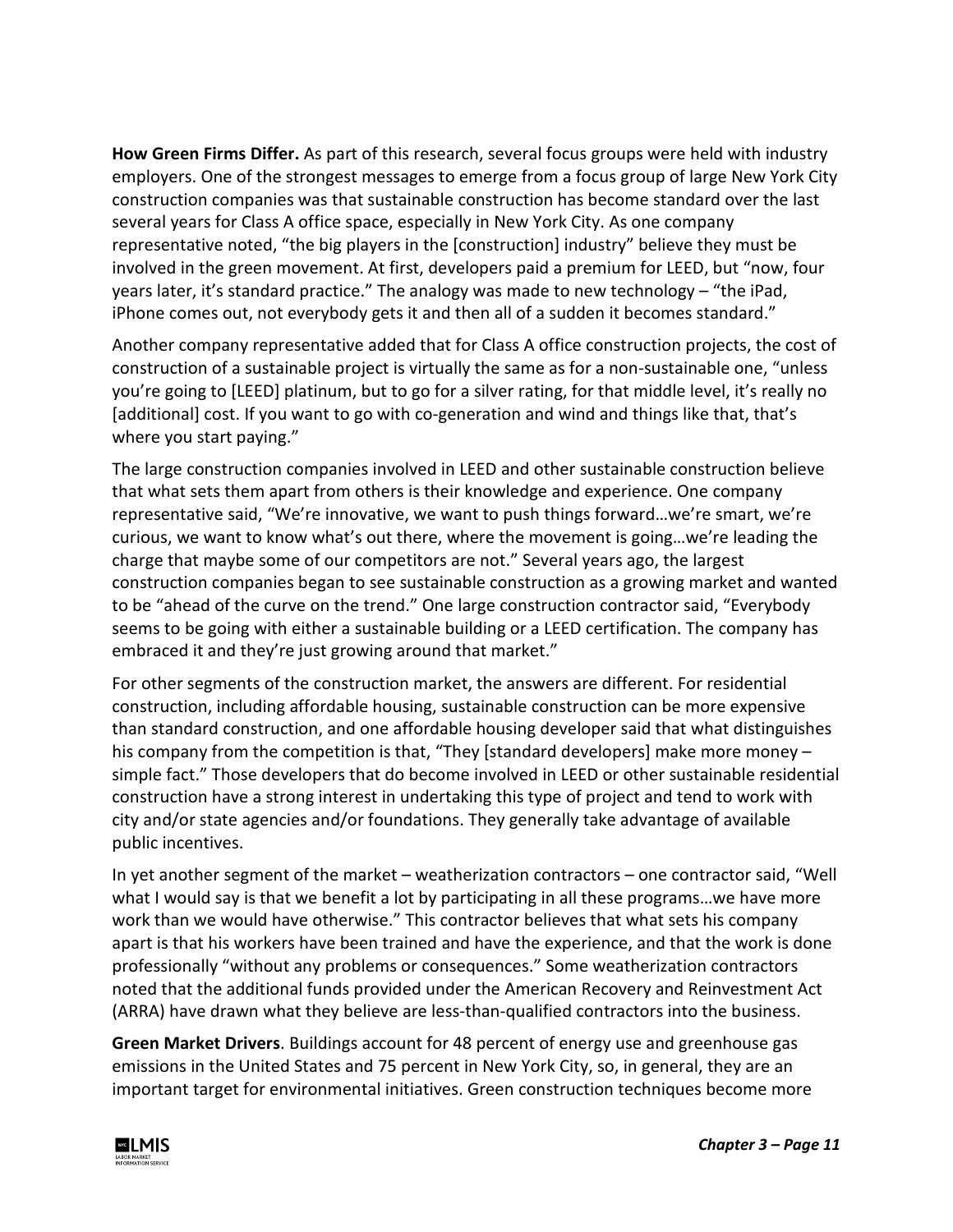attractive as the price of fossil-fuel energy rises – either due to global economic reasons or to government policies that place a price on carbon. To the extent that energy efficiency translates to cost savings, individuals and businesses will demand green construction. Other reasons individuals and businesses buy green construction include government incentives, philosophical commitments, image, cachet, and consonance with the organizational mission.

Green construction experts and focus group participants cited customer demand and public sector leadership as the main drivers of green construction activity, in addition to the laws, regulations and statutes discussed in the introduction to this report. The following are explanations of the green construction market offered by construction industry employers at one or more focus groups held as part of this research:

*Customer Demand*. Large construction companies and the trade contractors they utilize said that, at first, the sustainable building movement was led by certain committed developers, consultants and others who believed that sustainability was good for the environment and the future. The particular focus initially was on sustainable materials and energy conservation. Early on, construction companies were not sure whether this was a "fad" or whether it was "really going to catch on." As time went on, there was "a perception that a LEED certified building was a better place to live and to work. Commercial tenants wanted a better place for their employees." They wanted better indoor air quality and environmental benefits. "Even the [real estate] brokers are now driving the [LEED] certifications. It's a selling tool for higher rents. You've got the brokers pushing on one end, the owners benefiting from that and also benefiting from a more efficient building." A trade contractor observed that, "this is the thing to do today." One trade contractor commented, "This [LEED] is very much a religion as much as a business."

*Cost and return on investment*. One large New York City construction contractor noted that the gap between a LEED-certified building and standard construction in Class A office space is not that great because "You're already at a higher quality level." Also, it appears that high-end commercial and residential tenants want LEED certified space and are willing to pay a premium for it. He continued, "Here in New York, if you're going to build a Class A office building, it has to be a LEED silver or gold building to compete with the others."

Cost issues impact different construction markets in different ways. Some companies that participated in focus groups felt that potential energy cost savings will drive greater demand for energy efficiency improvements in other commercial (Class B and below) and residential buildings.

An affordable developer noted to researchers, "In affordable housing especially, you have income limitations and construction costs on the bottom side. And you're always between a rock and a hard place. You can't raise the rent or the price of the unit one penny. In the affordable housing realm, it's extremely difficult. So the incentives are key to us making things happen. In this case, incentives from NYSERDA and others allow the project to be feasible for developers."

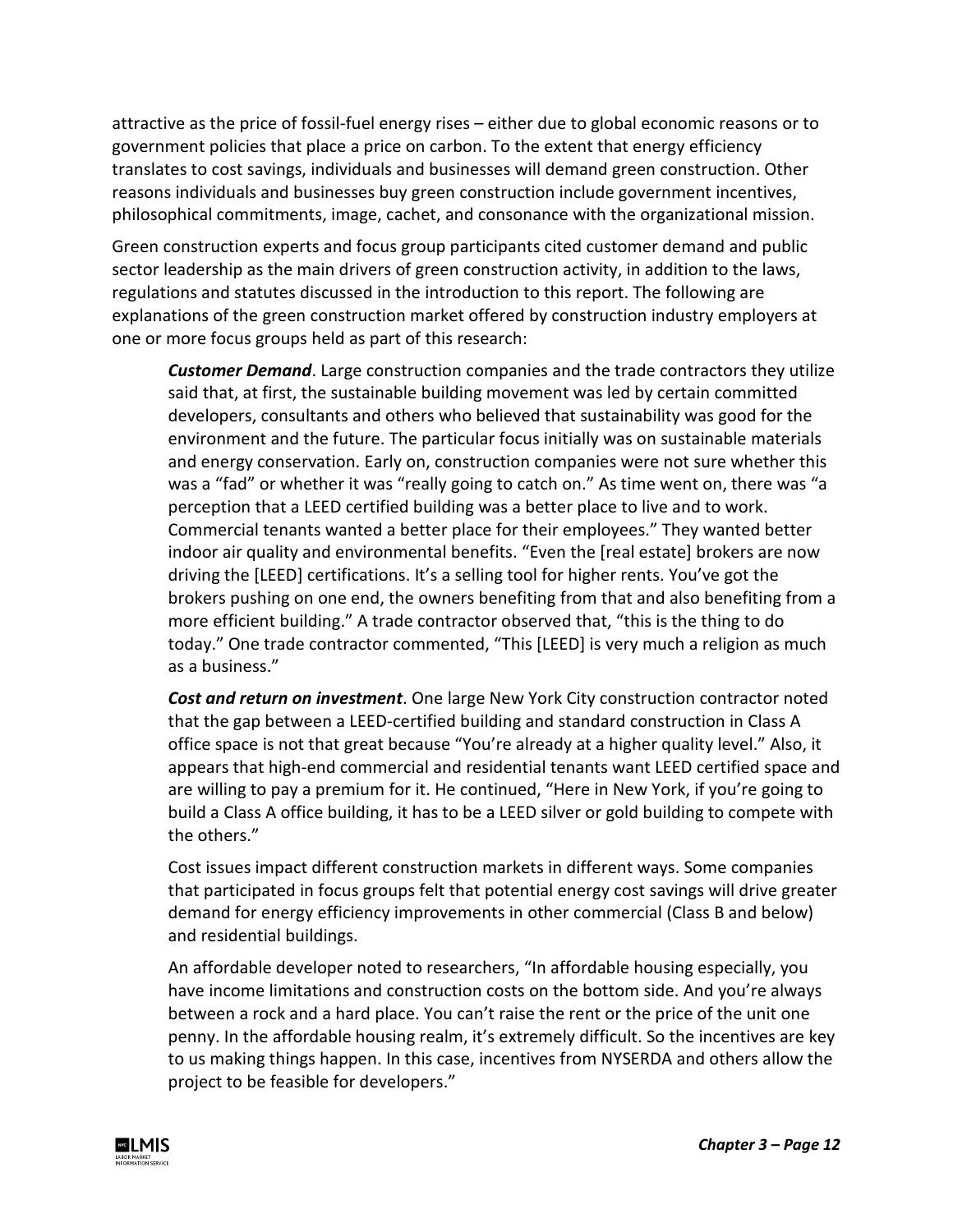Builders and building owners may still be reluctant to invest in energy-efficient building retrofits or technologies because their benefits often accrue over a very long time horizon, or accrue primarily to tenants (in the case of leased commercial space), resulting in what is known in the trade as "split incentives." Getting tenants to pay attention to energy-efficiency can be difficult, as well – in Class A commercial office buildings, energy will typically only account for one to two percent of a tenant's costs. Ironically, however, it is the Class A tenants that appear to be demanding LEED-certified space, and building owners find they can charge a premium for rent for such spaces. On the other side of this issue, some developers are only interested in investments with a relatively short payback period. One company representative observed that some developers feel, "We have a 10 year lease, we're out of here, we're moving somewhere else in 10 years. We don't care. If the payback is not 24 months, we're not interested."

A solar company commented that, "At the end of the day, as much as people want to do green and to do renewable energy, the return on investment is kind of what directs them to go/no go." Another said, citing the difficulty of selling solar thermal systems, "Cash flow is an issue. For solar thermal, the ROI [return on investment] is a couple of years longer than PV [photovoltaic cells] to begin with."

Within the weatherization program, decisions are made on a cost-benefit basis, or as one focus group employer said, "What are you paying for the return on energy conservation?" There is "an iterative process to discover the most effective, costeffective ways of doing those things."

*Impact of financing issues*. Financing issues impact the various segments of the green construction industry differently. In the residential and small commercial markets, most private mortgage lenders will not finance the cost of efficiency upgrades or, in the case of new construction, the additional cost of energy efficient materials. Thus, developers must often secure financing through utility or government programs. Currently, New York State has several initiatives but no overarching strategy for this problem, as described in greater detail in the introduction to this report.

In the weatherization of the residences of low-income people, funds are often leveraged from more than one program. In New York City, since 1993, weatherization funds from the U.S. Department of Housing and Urban Development have been combined with Con Edison, National Grid, and NYSERDA programs to both accomplish a more comprehensive scope of work and perform work on more units. ARRA funds have been a boon to this industry, as they have been provided in addition to regular weatherization funds. There have also been changes in the industry over time – upgrades in appliance standards, technological changes in heating, such as the use of condensing boilers; even window technology has changed.

Because weatherization is publicly funded and targeted, income eligibility of the tenants or homeowners is the major consideration. Weatherization industry employers feel that this type of construction has been constrained by its restriction to income-eligible tenants and owners, and by a lack of incentives for owners and tenants in other than low-income properties.

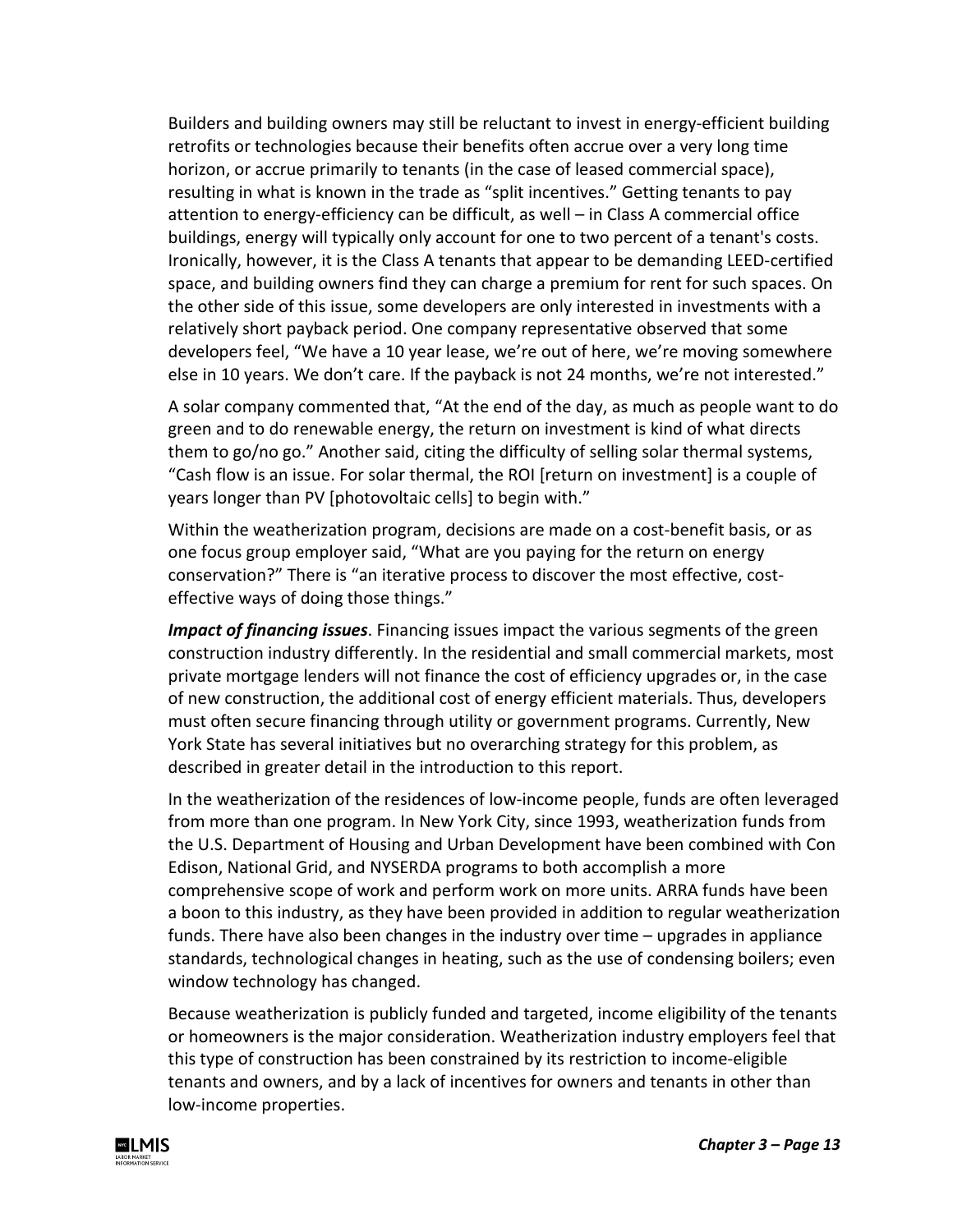*Responsiveness of regulators*. One construction industry representative noted that while financing is an issue in the construction market, the City and State can do more to streamline the bureaucracy and expedite the process, making it more conducive to job creation. An example was given of five separate sets of disclosure forms all asking exactly the same questions in slightly different ways. It was felt that the City of New York could do more within its own agencies to streamline the process. The feeling among many companies was that this message had been received "at the top" but that it disappears into the bureaucratic culture and "hasn't quite make it down to the street level."

On a related point, one company noted that "new technology is being developed, advanced and put in the market place faster than the [NYC] building department can analyze it and understand whether or not it's good for the city, good for the environment." This was one of a number of comments about how bureaucracy – or the lack of it – can have a major impact on the amount and type of green construction.

There was praise both for the Con Edison solar representative, who has streamlined the ways in which solar companies interact with the utility, as well as the CUNY Center for Sustainable Energy, which, acting as ombudsman, helped to troubleshoot and resolve solar installation problems with the NYC Buildings Department. Yet even in this case, there were still a number of complaints about the multi-step process and amount of time it takes to get approval.

*Availability of roof space* was cited by solar installation firms as a primary driver of their business. As one company observed, "Every market is a little different." For example, "you could have a million square foot building [in New York City] but it's got a 40,000 square foot roof with cooling towers, water towers and satellite dishes on them and there is no square footage for [solar]. If you go out to Long Island and do something in Melville where you've got a four story building that's a million square feet and you've got 10 acres of roof you can do a solar installation."

**Regulatory and Statutory Drivers of Demand.** As noted in the introduction to this report, regulatory mandates and incentives from the federal, state and New York City governments have played a very large role in driving green construction. These range from the federal Energy Policy Acts of 1992 and 2005 that mandated state energy codes for some buildings and provide tax incentives for building owners who increase efficiency, to the Energy Independence and Security Act of 2007, which established a block grant program which provides seed money for local green building and energy efficiency initiatives. Additionally, the American Recovery and Reinvestment Act of 2009 provided the Department of Energy with \$16.8 billion for energy efficiency and renewable energy programs. This money was directed toward greening federal buildings, funding local block grants, and weatherizing the residences of low-income families.

In New York City, government initiatives have increased demand for green construction. The Green Building Law (Local Law 86), passed in 2005, requires that many city-funded construction projects achieve certification under the LEED or LEED-equivalent green building standards and meet energy and water efficiency targets.

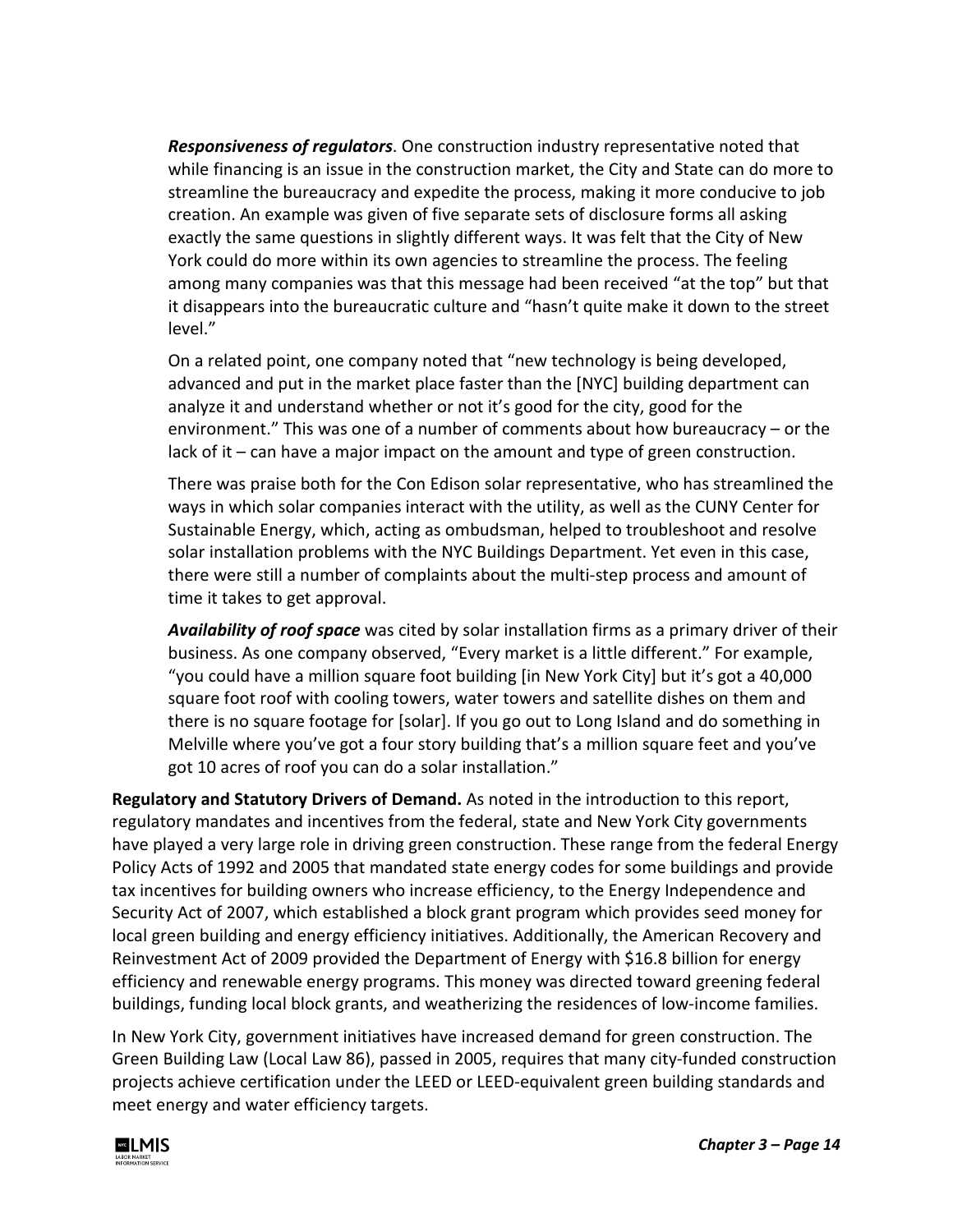Another set of laws encourages private energy efficiency under the umbrella of the city's "Greener, Greater Buildings Plan". These laws require the creation of energy and water efficiency benchmarks for buildings (Local Law 84), more stringent energy efficiency standards for new construction and renovations (LL85), energy audits and retro-commissioning for large buildings (LL87) and upgrades to lighting systems (LL88). There are also a number of state programs that promote green building and retrofits, under the umbrella of NYSERDA.

In the course of focus groups with construction industry employers, a number commented on their experience with laws, mandates and incentives:

- "Subsidies and incentives and tax incentives are very important to our developers. When they're putting together a complete pro forma, every little bit helps the bottom line and I think most of the major developers are looking to those incentives at least to put a piece of their financing together."
- On NYSERDA incentives "Sometimes it's easy, sometimes not so much."
- "The law says they're not going to make incandescent light bulbs anymore in a short amount of time so you're going to be compelled to make some of these changes. As you renovate spaces you must now comply with the latest energy codes."
- On utility incentives "I know developers now putting in cogen[eration] plants that they wouldn't have if there wasn't an incentive there."
- On Con Edison's incentives "65% of their incentives have to do with lighting retrofits."
- For solar, "Incentives are complicated and specific to the locations that you operate in. With commercial, you have the federal 30% tax credit grant. 100% depreciation the first year. And if you're in NYC, you've got a NYSERDA rebate, which is upfront. You've got a property tax abatement."
- "The weatherization program drove a lot of improvements in energy efficiency industrywide in this country. We were kind of a testing ground for all these things, and I think we can take credit for that." The NYC Department of Housing and Community Renewal has been an innovator and leader, for example, in the use of energy efficient boilers.

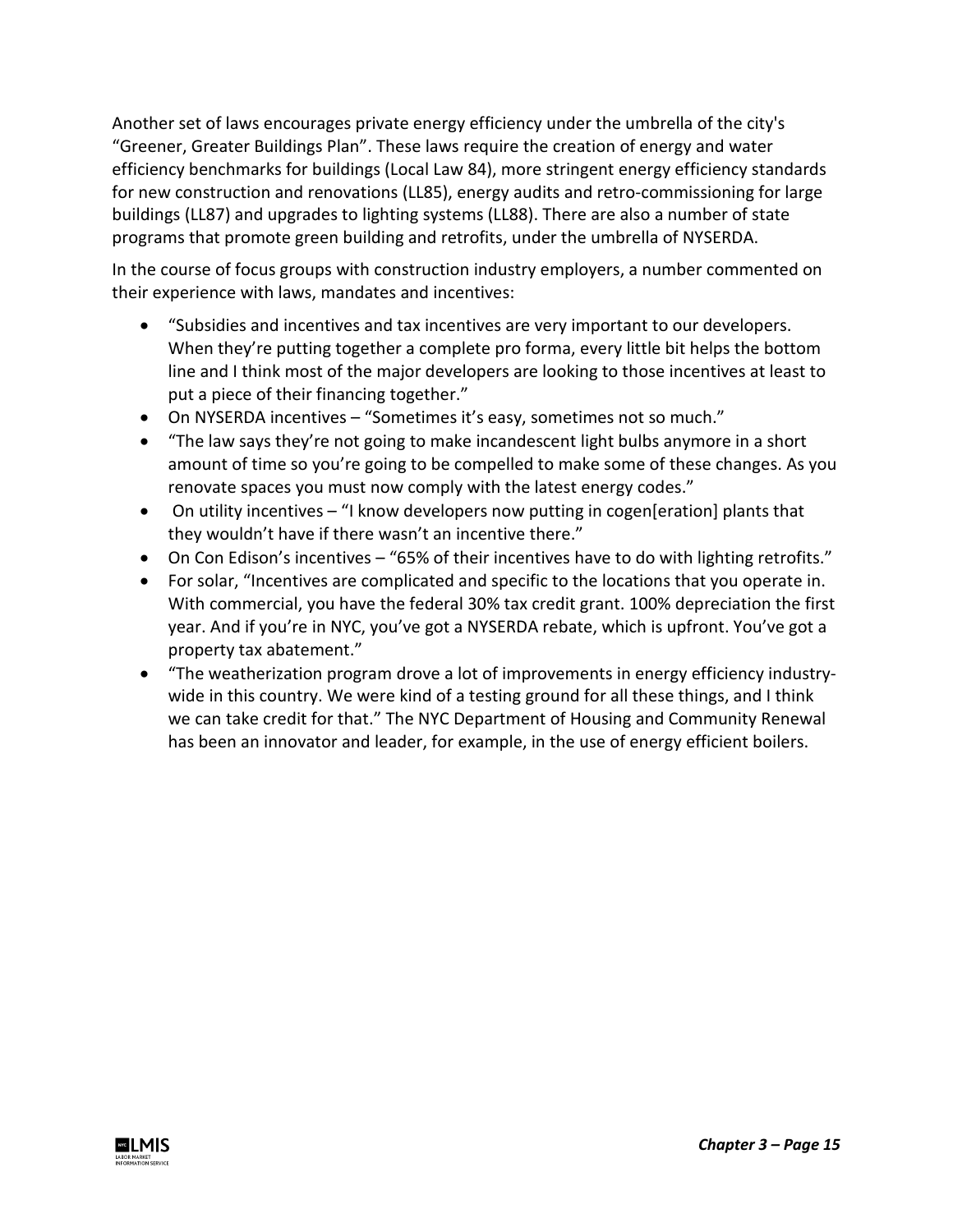# *Green Employment in Construction*

### **Firms and Employment: Survey Results**

Statewide, 27 percent of firms in the construction industry cluster reported that they had one or more green employees. The map and chart below display the findings by region of New York State. The upstate areas had higher percentages of firms with green employment, but fewer construction companies.



|                                         | <b>New</b>   | <b>New</b> |        |               | Capital Region/      |                      |                     |
|-----------------------------------------|--------------|------------|--------|---------------|----------------------|----------------------|---------------------|
|                                         | York         | York       | Long   | <b>Hudson</b> | Mohawk Valley/ North | Central NY/          | Western NY/         |
| <b>Firms</b>                            | <b>State</b> | City       | Island | Valley        | Country              | <b>Southern Tier</b> | <b>Finger Lakes</b> |
| Number with Green<br><b>Employees</b>   | 7,370        | 1,720      | 1,520  | 1,470         | 1,040                | 710                  | 920                 |
| <b>Total Number in Cluster</b>          | 26,980       | 8.020      | 6.510  | 4.570         | 2,850                | 1,850                | 3,170               |
| <b>Percent with Green</b><br>Employees* | 27%          | 21%        | 23%    | 32%           | 36%                  | 38%                  | 29%                 |

As the next map and chart display, the survey results indicate that 34 percent of the total employment in the sector is green. The proportion of green employment in construction is highest in the Western NY/Finger Lakes Region (52%) and Capital Region/Mohawk Valley/North Country (50%) areas of the state. Because of its sheer size, New York City has the largest number of green employees, although they make up just 27 percent of its construction workforce.

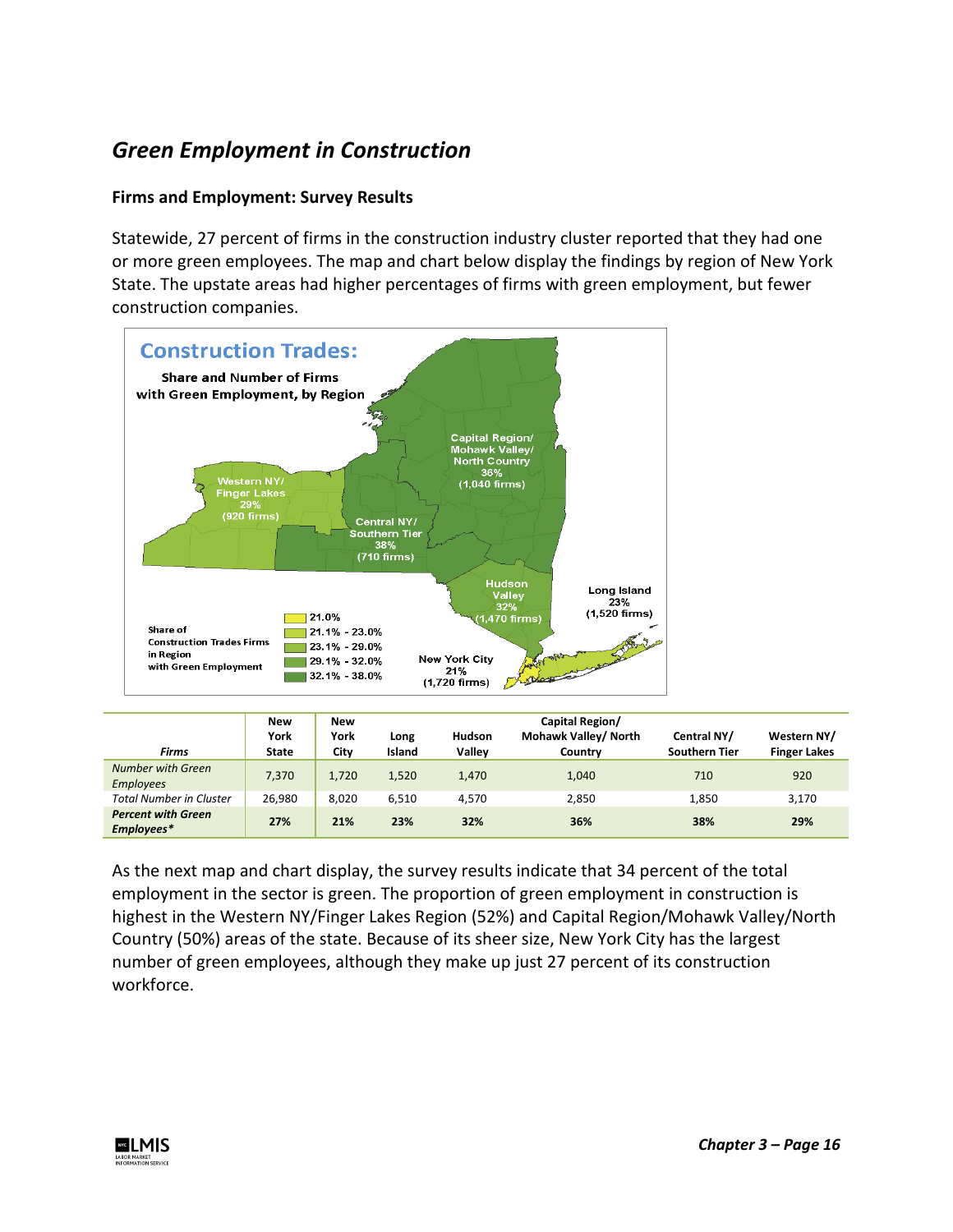

|                         |                   |                 | Capital Region/      |        |                      |        |                     |
|-------------------------|-------------------|-----------------|----------------------|--------|----------------------|--------|---------------------|
|                         | <b>New</b>        | <b>New York</b> | Mohawk Valley/ North | Hudson | Central NY/          | Long   | Western NY/         |
|                         | <b>York State</b> | City            | Country              | Vallev | <b>Southern Tier</b> | Island | <b>Finger Lakes</b> |
| <b>Green Employment</b> | 76.600            | 22.890          | 10,700               | 10,550 | 6.430                | 11.500 | 14.520              |
| Regional Employment     | 226.020           | 83.880          | 21.600               | 29.870 | 14.990               | 45.730 | 27.880              |
| Percent Green*          | 34%               | 27%             | 50%                  | 35%    | 43%                  | 25%    | 52%                 |

Firms with green employees were asked whether they expected their green employment to grow larger, smaller, or remain unchanged a year later. Of the 7,340 firms with green employment, 72 percent expected that their green employment would remain the same (42%) or grow larger (30%). Only seven percent of those with no green employees expected to have green employees a year later.

**Composition of the Green Workforce.** As of this writing, the green economy exists within a very slowly growing overall economy. The construction industry in particular has not recovered from the recession to any great extent, and unemployment among construction workers remains high. In addition to the special incentives and calculus of constructing renewal energy and energy efficient projects, reviewed below, the green construction industry is also subject to the same economic pressures as the industry in general.

As one construction company representative noted, "I just think it's the environment that we're in right now, I don't think anybody is overstaffing and bringing new people in. Everybody is doing more with less." A developer said, "Personally I think it's volume-driven. You look around New York City and everything is for the most part, ground to a halt. And so the demand for new jobs in any construction field is extremely limited."

In general, employers in the focus groups felt that they were not hiring new employees as much as they were offering "retraining or continuous education to current employees." Another said, "It just becomes another fact of what our 'boots-on-the-ground guys' have to do. It's like safety…it's not like you're bringing an extra person in to do it." It is "more of a shifting and training our people." Trade contractors reported that they are retraining their own staff and are

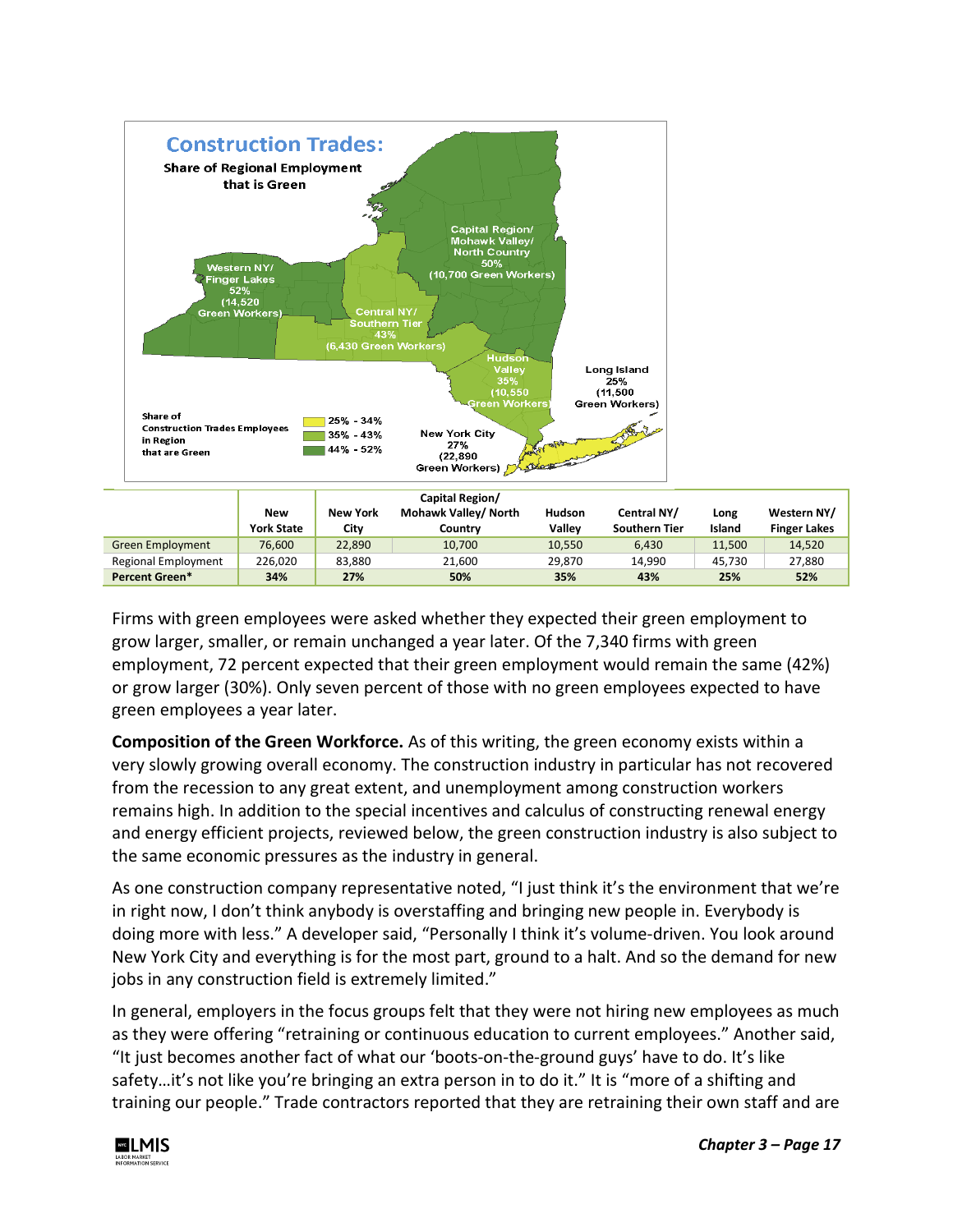preparing union members to receive similar education "getting ready for the future green economy."

Construction companies noted that many college graduates have already learned about "green" and sustainability. They added, "The younger folks coming out of school, they know this already. This is already taught in your construction management program, it's taught in architecture programs, it's taught in engineering programs so it's really the people at our level that require the retraining."

However, some employers, especially those performing energy audits and installing energy efficiency products, including weatherization contractors, emphasized the need to hire people with specialized skills and experience. This was felt to be critical with energy auditors and quality assurance inspectors. One noted that, "The work must be done correctly." Several weatherization contractors agreed that, "You have to have somebody that has some construction experience to actually do this work properly."

Employers were asked in the survey what if any "green" credentials they preferred their employees to have. As shown in the chart below, 21 percent of Construction industry employers with green employees in New York State – and 34 percent in New York City – prefer that their employees have a Leadership in Energy and Environmental Design (LEED) credential, 14 percent prefer they have a Building Performance Institute (BPI) credential and 9 percent prefer a National Association of Home Builders (NAHB) credential.



**GREEN CREDENTIAL(S) PREFERRED BY EMPLOYERS**

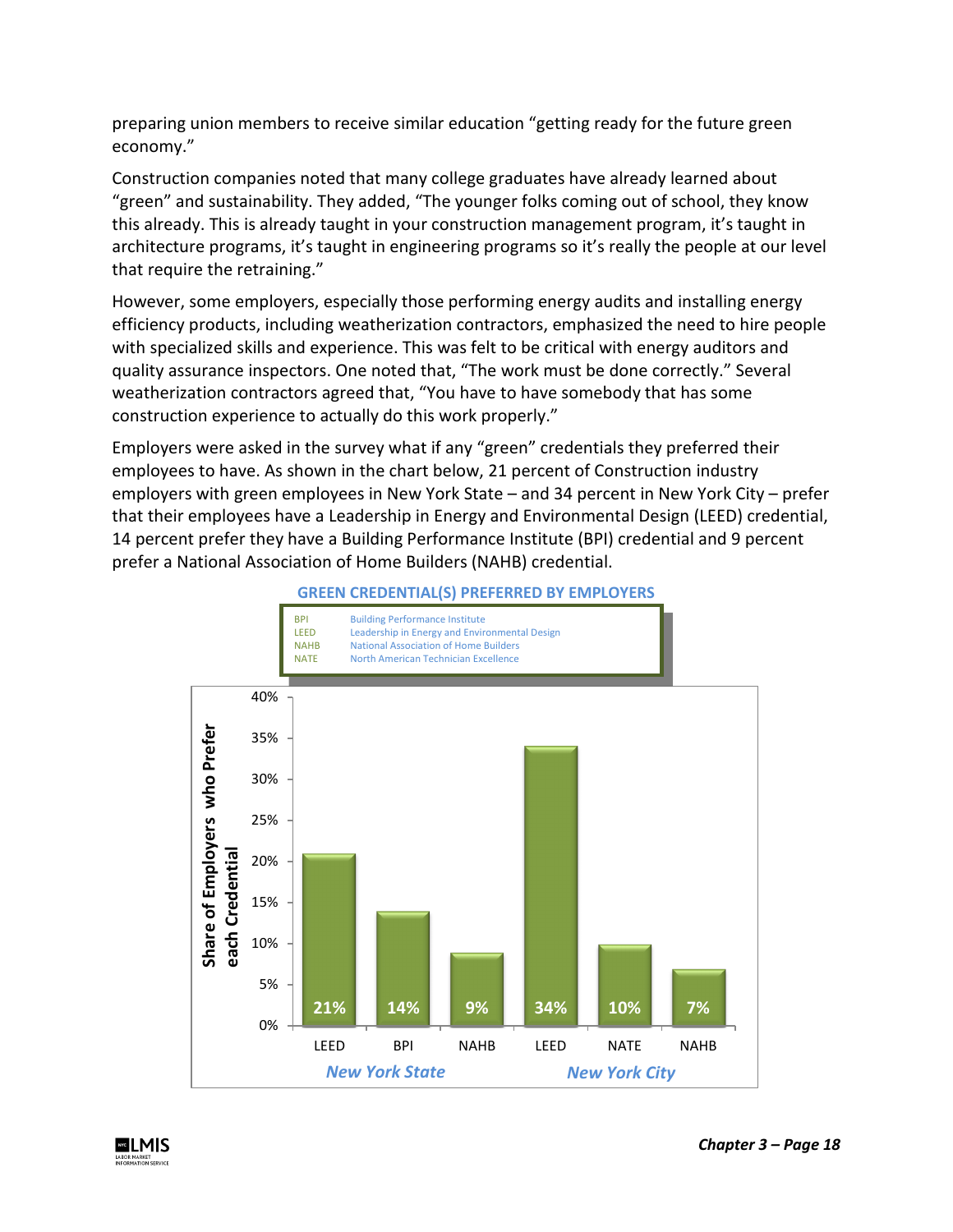The industry focus group discussions reinforced the survey findings. Both large construction contractors and the smaller trade contractors mentioned LEED accreditation for staff. Company representatives in the residential construction and weatherization focus groups mentioned BPI. Some of the companies in the solar focus group mentioned the North American Board of Certified Energy Practitioners (NABCEP) certification.

# *Occupational Information*

**Key Occupations.** As shown in the chart below, the statewide employer survey found that five occupations provide over 50 percent of this industry's green employment. They are:

- Heating and Air Conditioning Mechanics and Installers
- **Carpenters**
- Plumbers, Pipefitters & Steamfitters
- Electricians
- Supervisors of Construction Workers



### **GREEN OCCUPATIONS IN THE CONSTRUCTION CLUSTER**

In the focus groups with construction employers, other jobs mentioned included:

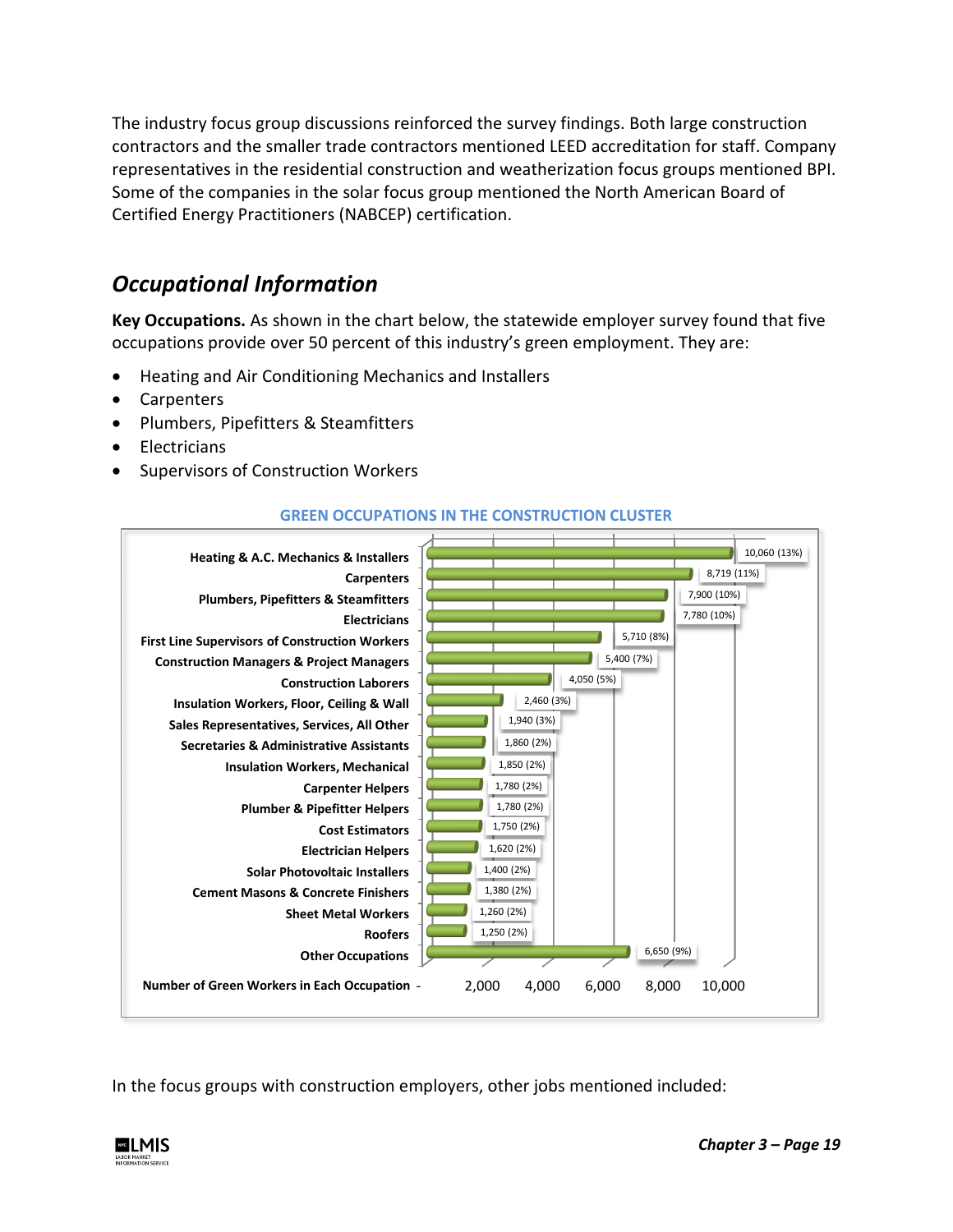- *LEED Supervisor or LEED Coordinator*. This would be someone who understands the requirements of LEED Certification in detail and serves as a point person. This person must be able share information and coordinate people across all disciplines, from consultants to project managers to trade contractors.
- *Job Estimators*. Some employers mentioned that they need people who have an understanding of the costs of a green versus traditional project.
- *BPI-certified Energy Auditor*. It was felt that energy auditor is a specialized occupation, usually but not always requiring a bachelor's degree and hands-on experience.
- *Field technicians*. These are generalist technicians or laborers who assist energy auditors in the field in the data collection process.
- *Weatherization "crew" members*. These are workers who can air seal; make heating distribution repairs; install weather-stripping, compact fluorescent light bulbs, carbon monoxide detectors and smoke alarms; repair doors and windows; and mix cement to patch up something in a courtyard or boiler room.
- *Expeditors.* These are individuals who shepherd solar installations through the regulatory process.

One industry employer said that, while many occupations have the same name as in the general construction industry, the job is done differently in the green economy: "It's just what equipment and to what level of detail and quality do they go in." He said that his company is paying much more attention to detail. "So it's really about how practices are done."

Another employer made the same point, saying that green practices require greater care: "It brings an awareness to the labor force that yes there is another source, yes there is another method, yes there is another way of doing things so that awareness by itself is going to be very valuable for a greener future."

In one focus group, employers mentioned jurisdictional issues among unions, or "gray areas" that they believed needed to be "fought and figured out." These include such areas as the roles of roofers versus electricians installing solar photovoltaic panels, or the roles of roofers versus boilermakers installing solar thermal heating systems.

Another comment made by focus group members, especially those involved in smaller organizations that provide weatherization services was, "many of our staff wear multiple hats."

**Career Pathways.** The general feeling among industry experts and focus group participants was that people do well and move up based on their skills sets, their social and workplace skills and because they performed well in their jobs. One industry employer said, "Some project laborers have moved up to project supers, not because they got trained in green jobs or anything like that, but just because they excelled at what they were doing." Within the solar industry it was noted that people move from roofer to solar photovoltaic installer; from field to office or from office to field, and sometimes to supervision. Within the weatherization section of the industry, individuals can move from being a crew person to assisting an energy auditor, and occasionally to construction manager. One representative from a large construction company said that "someone without a college degree is maybe not going to hit a dead end but they're going to hit a *cul de sac* and just get stuck there. It's not like 50 years ago where a guy could drop his

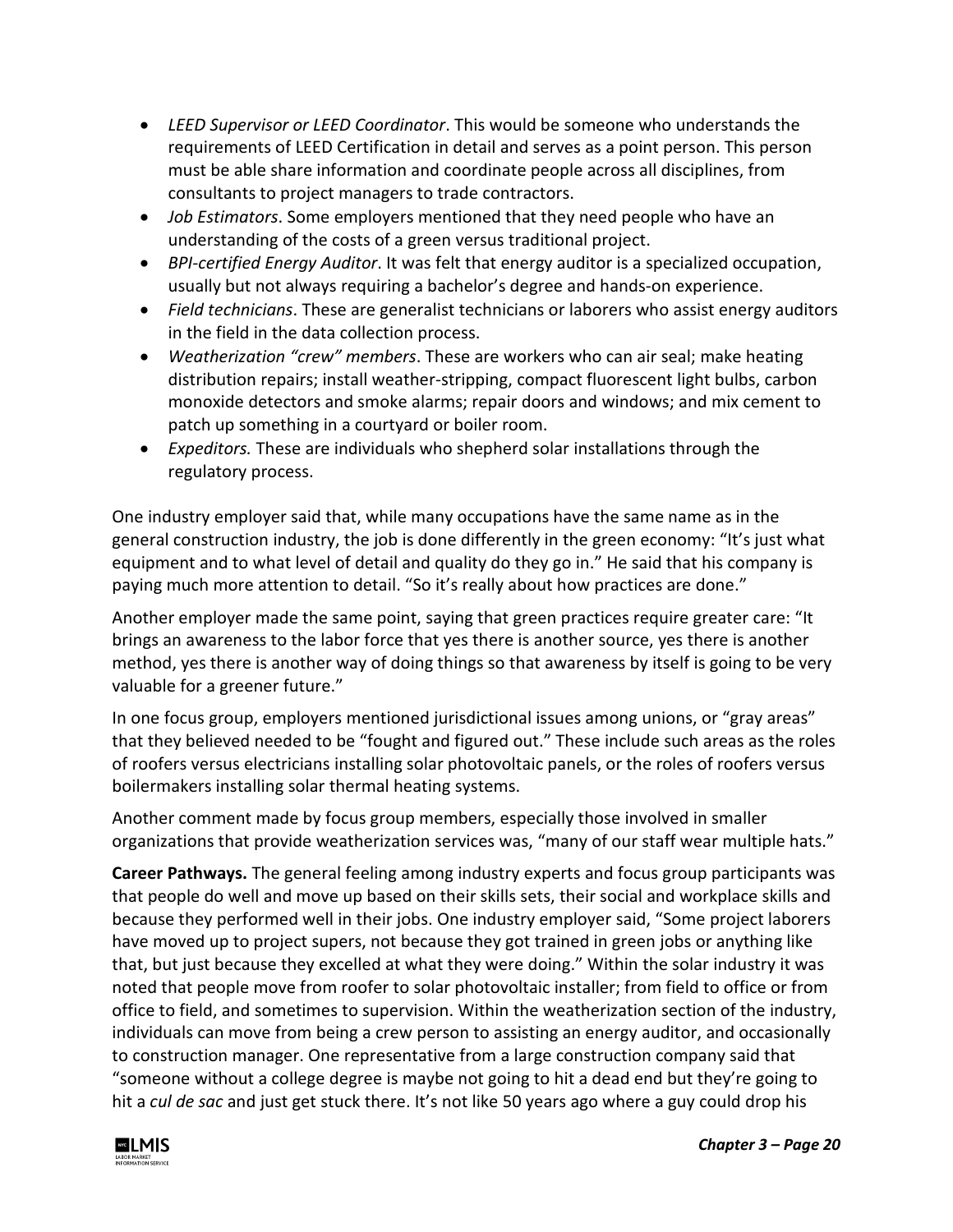tool belt on the ground and become a supervisor and learn the trade and become a career senior manager. The industry has become too sophisticated and it needs to be learned in a classroom setting."

**Recruitment, Retention, and Turnover.** As part of the employer survey, construction firms with green employment were asked whether they have difficulty recruiting qualified workers. Of the 7,370 firms with green employment in construction in New York State, 16 percent (1,210) had difficulty recruiting qualified green workers. Ten percent had difficulty recruiting for more than one occupation



### **PERCENT OF GREEN CONSTRUCTION FIRMS WITH RECRUITING DIFFICULTY**

The occupation for which employers had the most difficulty finding qualified employees was plumber and pipefitter helpers, with 32 percent of firms reporting this issue. The second most frequent occupation – with 30 percent reporting difficulty – was for Heating and Air Conditioning Mechanics and Installers.

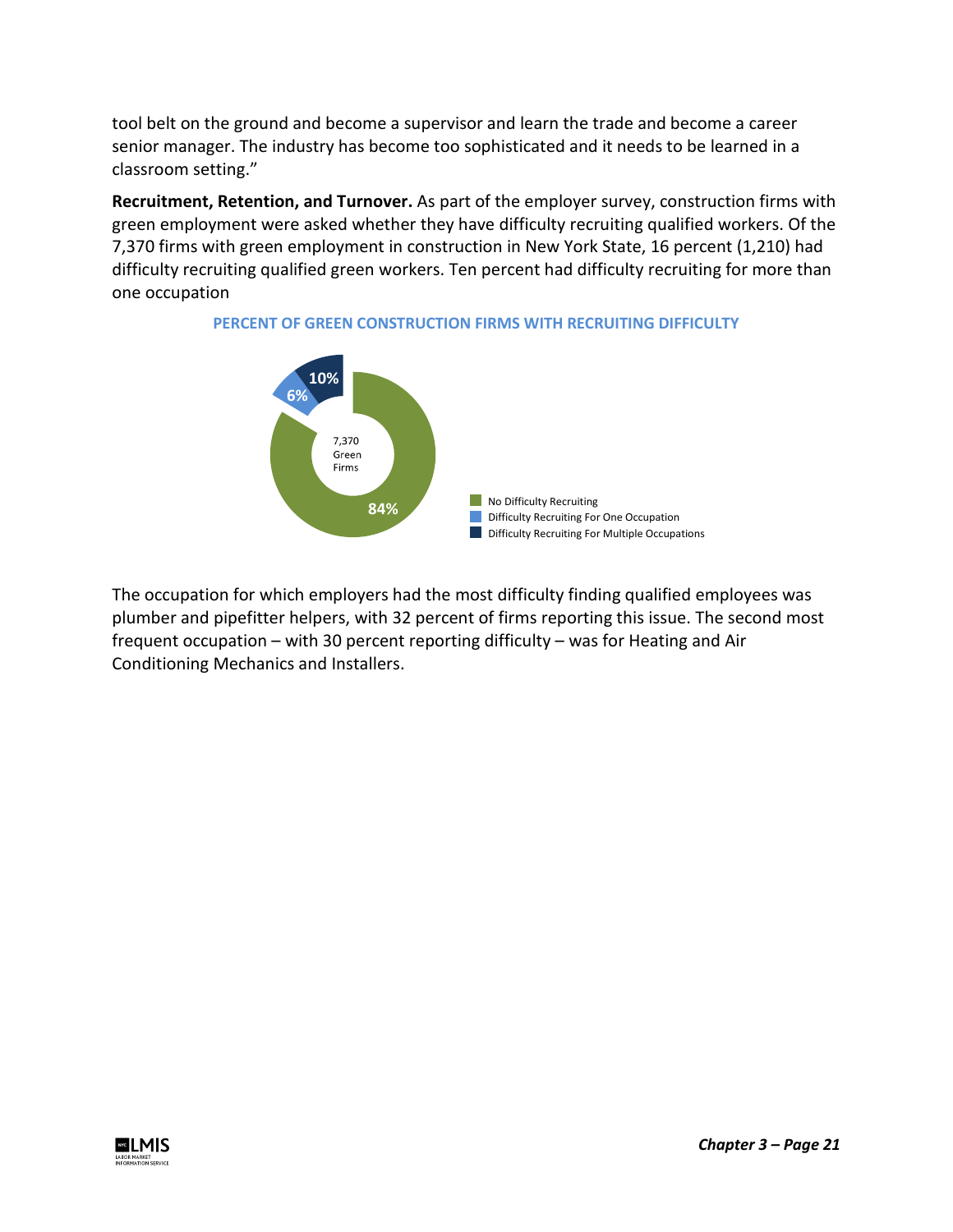

### **DIFFICULT TO RECRUIT OCCUPATIONS IN GREEN CONSTRUCTION**

Recruitment difficulties varied by region, however. The three most difficult to recruit occupations in each region were as follows:

- Capital District/ Mohawk Valley/North Country: Construction Managers, Secretaries and Administrative Assistants, and First-Line Supervisors of Construction Workers.<sup>[7](#page-21-0)</sup>
- Central New York/Southern Tier: Construction Managers, Secretaries and Administrative Assistants, and First-Line Supervisors of Construction Workers
- Hudson Valley: Construction Managers, Cost Estimators, and Architects
- Long Island: Construction Managers, Cost Estimators, and First-Line Supervisors of Construction Workers
- New York City: Construction Managers, Cost Estimators, and Sales Representatives
- Western New York/Finger Lakes : Construction Managers, Cost Estimators, and Sales Representatives

In focus group discussions, all of the employers said that they were looking for the best people and, even with a high unemployment rate, perceived themselves to be in competition with one

<span id="page-21-0"></span> $^7$  This was reinforced during a focus group with construction firms in the Albany area, where employers reported difficulty finding Purchasing Agents and Construction Managers hard to fill because they are looking for people with experience, not just a certification. They were also looking for Job Estimators who know how to project the costs of green construction.

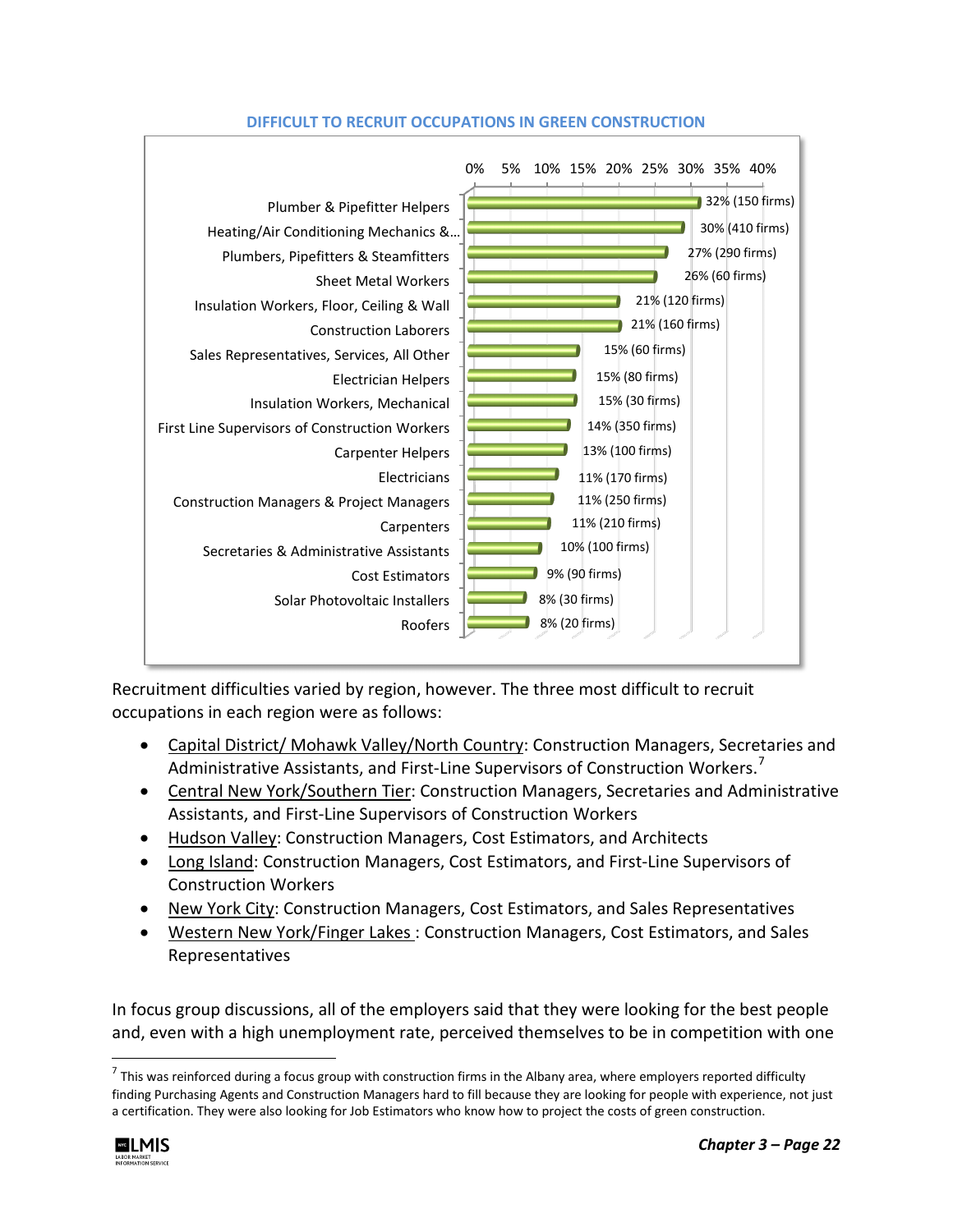another for talent. The main retention issue mentioned across the board was "keeping enough business on the books to keep the people employed that we have identified as people that we want for the long term." Larger construction firms mentioned that they retained as many people as possible whom they regarded the "A team," laying less productive staff off when the economic downturn began. Of course, most agreed that individuals with poor work habits generally do not remain in construction jobs for very long. On the other end, firms reported losing some of their better workers who leave construction to become more involved in the financing aspect of the industry.

**Recruitment Practices**. Focus groups revealed that different parts of the industry recruit new candidates differently although almost all companies post jobs on their websites. Many attend job fairs, especially green jobs fairs. Another point made by several companies is that there are workforce ebbs and flows in construction depending on what is happening in different parts of the country. The construction workforce is highly mobile, moving to parts of the country where there is more construction work.

*Employers in the unionized (generally commercial/infrastructure) sector* of construction industry recruit two types of workers: management (highly technical people, generally college graduates) and trades people (usually trained through Joint Apprenticeship Committees). In recruiting managers, one employer in this sector noted, "We've got a lot of talent in the industry and I just think, when you look at the high school graduate versus the college graduate, the college graduate knows how to learn." The feeling was that the college graduate has "learned to solve problems and how to work in a team." Also, interpersonal skills were felt to be important, as "90 of business is dealing with people." Some employers mentioned that with the construction slowdown, there are a lot of qualified people available on the management side. Interestingly, unionized trade contractors reported that college-educated candidates are now interested in union apprenticeships, such as electrician, HVAC mechanic and roofer.

*Employers in residential construction* recruit through local colleges, at job fairs and from nonprofit training providers. One employer said that his company has difficulty "all the time" finding qualified employees. He said that "it's not about any particular skill set because we'll train them to do what needs to be done. It's really about whether they come with the work skills. Getting to your job on time and being presentable, putting in a good day's work, not having to be reminded of things." Some employers described: "These days every program has a workforce development requirement whether it's happening from the community or whether it's happening from an outside agency. So we're working most of the time with predefined or already structured organized programs."

*Solar companies* find that many people want to work for them, "It's an industry that everybody wants to be in. They're smart enough to get on the web and find companies and call them up. When I get the 10<sup>th</sup> email and the 12<sup>th</sup> call from the same person, that's usually when we meet, and hopefully at some point we have a position." They feel that there is no shortage of qualified people. People "like renewable energy and think it's more of a look to the future." Although it is still a small industry, employers report that the talent pool is growing.

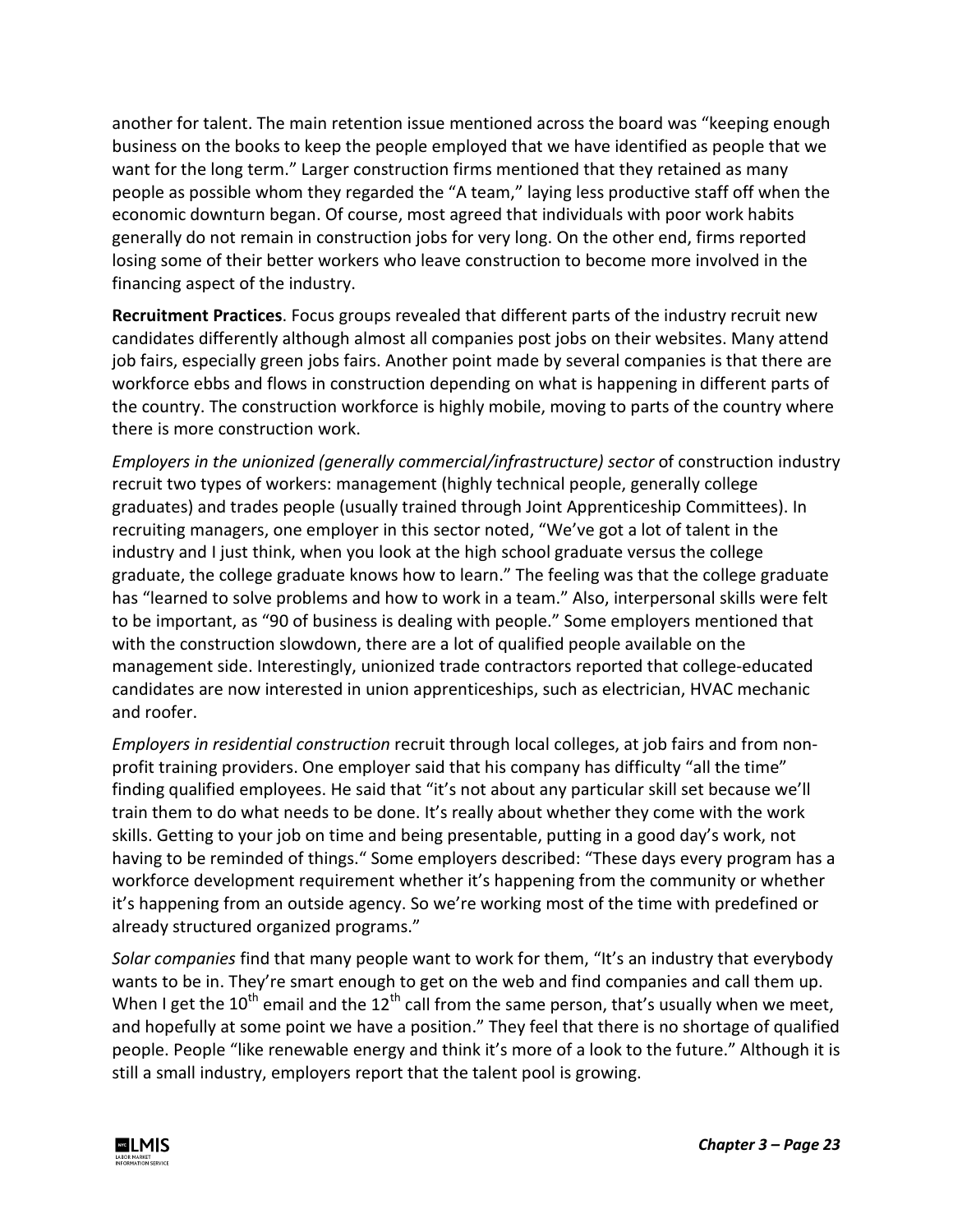*Weatherization grantees and subcontractors* do a lot of hiring through word of mouth and through the local community. They also report that many of the best people in the industry have construction experience." "They're either carpenters or masons or handymen or general contracting guys or whatever." When asked what they value and look for in employees, employers mentioned:

- Timeliness
- Loyalty
- Ambition
- Work ethic
- Integrity of character

They reported that their least effective employees are "the people that don't want to deal with change … the industry is constantly changing and if you don't adapt you get left behind."

**Education and Training.** As part of the statewide Employer Survey, firms were asked to indicate whether the occupations they indicated were "green" required enhanced skills, and if so, the source of training for these enhanced skills. As indicated in the pie chart below, approximately 77 percent (5,660) of construction firms with green employment indicated that their green occupations required enhanced skills.



The sources of enhanced skills can range from 'On-the-Job Training' to '4-Year College'. As shown in the bar graph on the next page, the most common sources of training for enhanced skills are 'On-the-Job Training' (4,310) and 'In-house' (3,350). The least utilized sources are 'Community Based Organization' (320), 'Labor Union' (980), and '4-Year College' (980).

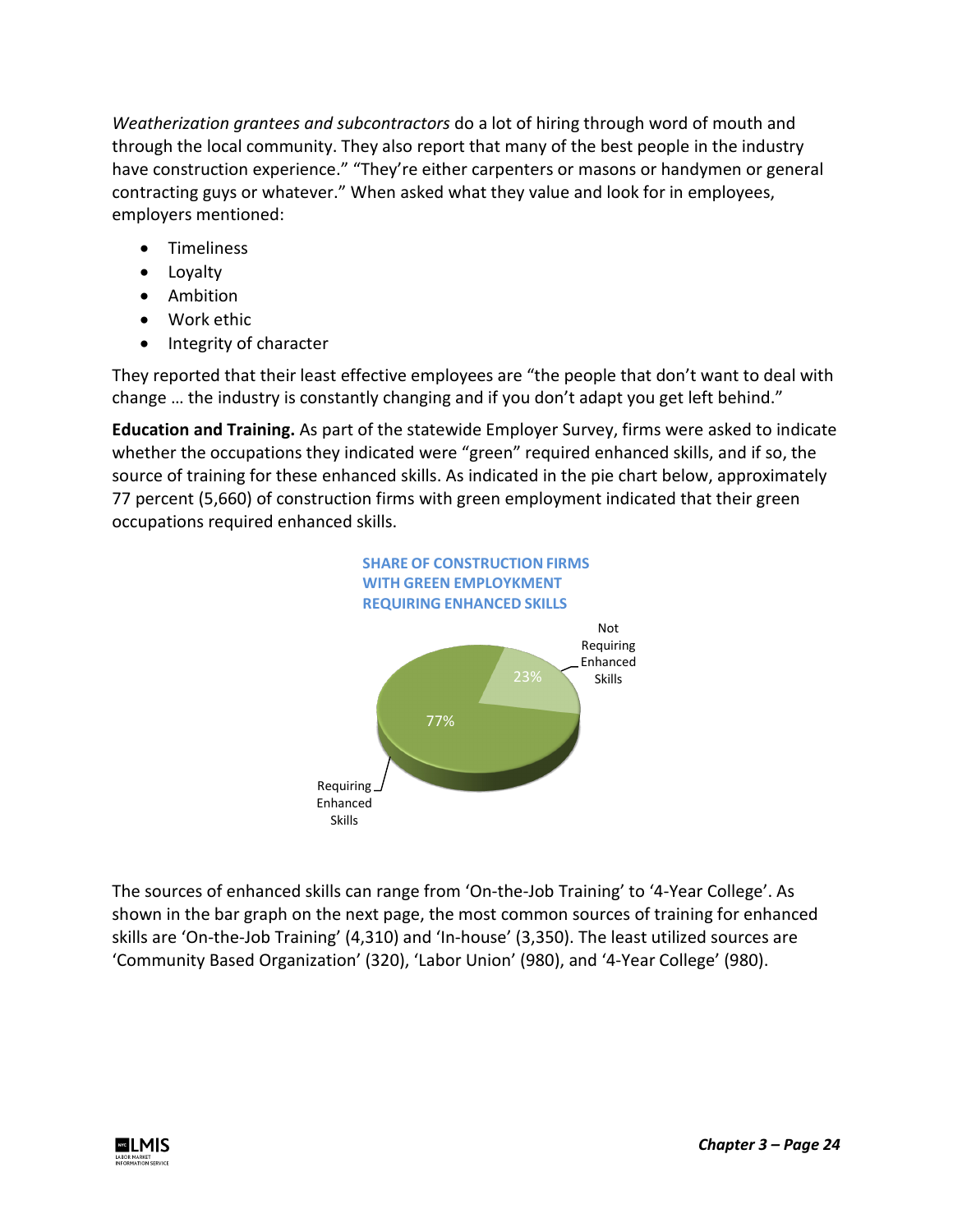

The focus group discussions reinforced and elaborated on the information collected in the survey:

- "A lot of it is OJT," and "It doesn't happen in a classroom it's usually on-the-job training."
- People are trained by mentors or bosses. "They get out onto projects, cycle through different aspects of the business." One contractor said that, "the way to be trained is to be assigned next to an expert that is teaching day-by-day, step-by-step, until they get to that level. So they can start doing work themselves." A solar contractor said that "… people learn on the job and you have to have the right people supervising them and making sure everyone's safe. But this stuff isn't difficult, and if you find people with the right skills, they can easily transition."
- "There's not a lot of time for construction workers to go to training, so we bring training in-house if it's something they really need to know, such as safety. The whole training at night kind of stuff when you have a day job can be a real problem.**"**
- Training of electricians has changed "they [the Electrical Workers unions] are incorporating training in solar photovoltaics, electrical vehicles, giving apprentices the chance to have hands on and play with it."
- "Roofers are just using different materials. We used to put gravel in, now we put pavers in and now we put a pedestal underneath so we can level it off … we are applying new technology, not creating it – we're installing it."
- "Unionized trades are providing the training necessary. Unions have applied pressure to provide training for green initiatives. As the unions started to increase their awareness and demand they began to provide and generate LEED certified workers."
- "All of the big players in the industry have similar programs and also have commitment to education –tuition reimbursement or in-house training."
- There are a lot of "lunch and learns" at smaller firms.
- "There are good training programs, accredited training programs, like NABCEP, but people need both – hands-on and NABCEP."

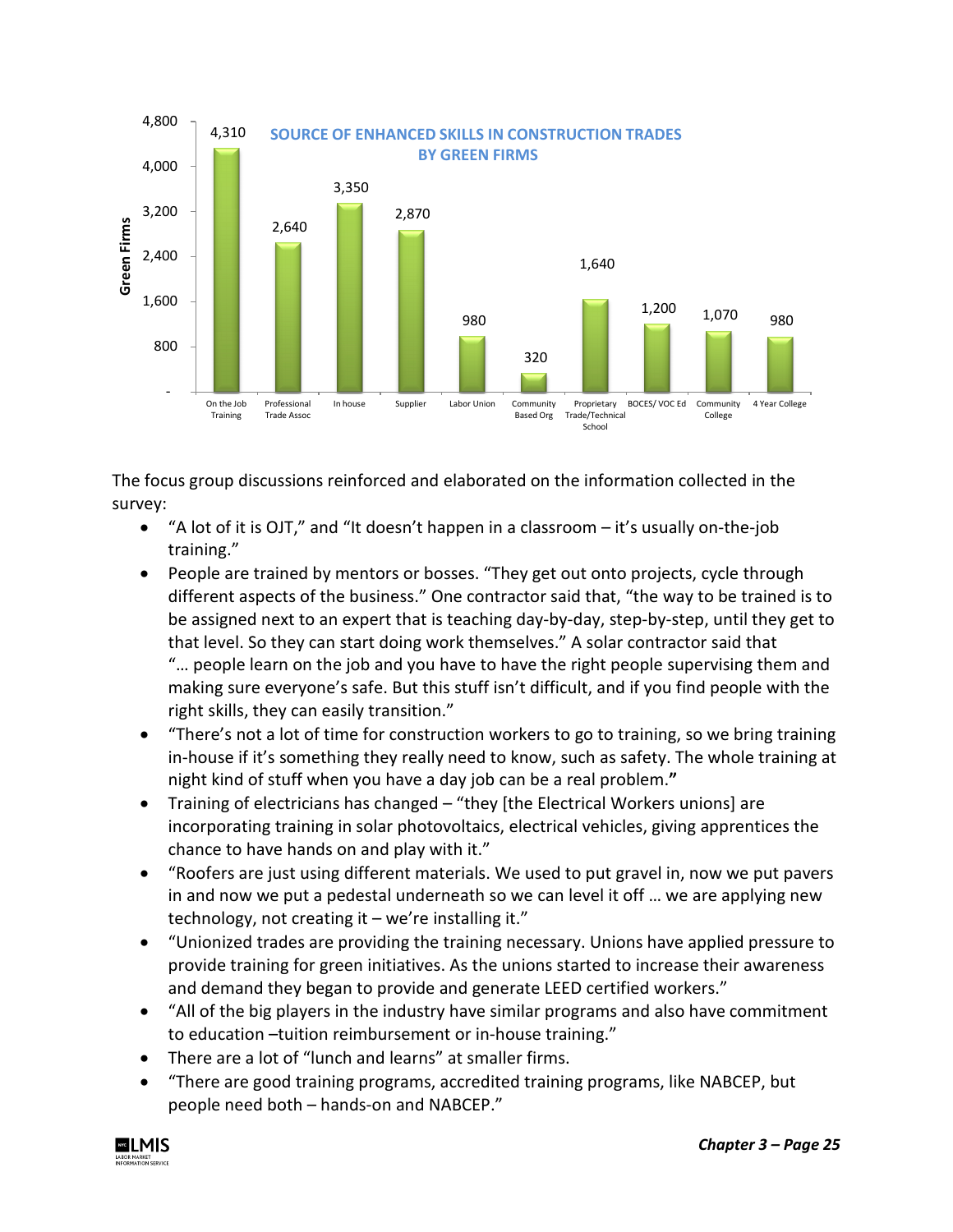- Apprentice programs combination of training and OJT.
- "There's a need to mix the type of training. Some people do well with web based on their own time. Some people thrive in an environment of a training room."
- "We rely on LEED training to some extent."
- "So there's a certain amount of retraining that generally happens with all of the trades. All our subcontractors – the ones that were not familiar with it, become familiar with it after they're told to do things over once or twice. They get the picture pretty quick." "Subcontractors really have been trained and they've taken what they've seen and it's really passing down."

**Recommendations for Education and Training Providers.** Focus group employers were asked what they would change about the way colleges, community colleges and training institutions prepare students for the workforce. Their suggestions were:

- *Education and training should be more hands-on and practical*. Most employers agreed that getting people out into the field should be part of the curriculum. Both hands-on training and the opportunity to work in the field before course completion were seen as very important.
- *College internships and co-op programs* are very popular with employers. One employers said, "Take college sophomores, juniors, bring them in for the summer (paid). It's a great opportunity to really put these young people to the test of what their capabilities are and then the best and the brightest of the interns will go back to college knowing that they have an opportunity to come to work for us upon graduation. It works out very well for both of us, particularly in a down market." Another said," You just see such a difference in these kids that have had real world application." A related suggestion was to have mentors for students.
- *Communication skills.* One employer said that "communication skills are a huge, huge, huge problem" and that in order to have teamwork, people must communicate well with each other. This issue was mentioned for both the non-college and collegeeducated populations. Educational institutions should emphasize verbal and written communication on the job.
- *Soft skills are key*. In addition to communication skills, other soft skills mentioned were work ethic and willingness to learn. Employers want someone "who finishes a task and knows to go on to the next one, who doesn't stand around waiting for someone to tell them what to do next, that kind of self-starter mentality."
- *Combine technical training with sales skills*. Within training for solar occupations, there was praise for some training courses, for example, "There are great teachers, hands-on" but "you're not going to work if you can't sell the project. So sales could be another aspect of the training programs, you know, how to go out and sell a job."
- *Real world experience among the teaching staff in higher education*. This was felt to be critical – that educators have current real world knowledge, or as one employer said, "not academia since 1962."
- *Quality counts.* One employer raised a concern about the "volume [of training] that's currently being done [related to weatherization]. There seems to be a mad rush to get